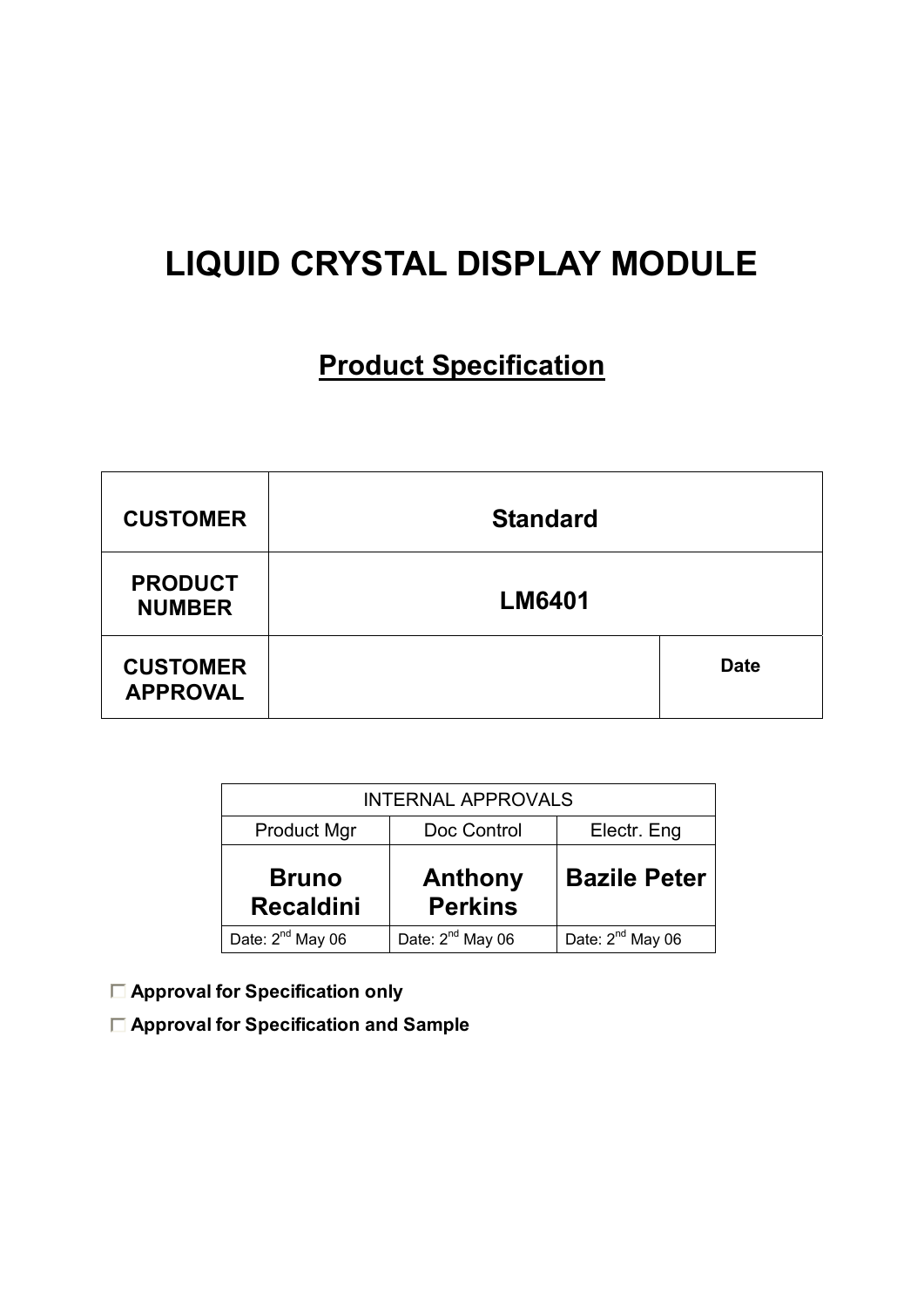# **TABLE OF CONTENTS**

| 1              |                          |                                                           |  |
|----------------|--------------------------|-----------------------------------------------------------|--|
| $\overline{2}$ |                          |                                                           |  |
|                | 2.1<br>2.2               |                                                           |  |
| 3 <sup>1</sup> |                          |                                                           |  |
|                | 3.1<br>3.2<br>3.3<br>3.4 |                                                           |  |
|                | $\overline{4}$           |                                                           |  |
|                | 4.1<br>4.2               |                                                           |  |
| $\overline{5}$ |                          |                                                           |  |
|                | 5.1                      |                                                           |  |
| 6              |                          |                                                           |  |
|                | 6.1<br>6.2               |                                                           |  |
| $\overline{7}$ |                          |                                                           |  |
|                | 7.1<br>7.2<br>7.3        |                                                           |  |
| 8              |                          |                                                           |  |
|                | 8.1<br>8.2               |                                                           |  |
| 9              |                          | <b>PART NUMBER DESCRIPTIONS FOR AVAILABLE OPTIONS  22</b> |  |
| 10             |                          |                                                           |  |

| Product          | LM6401                                      | RE<br>-    |      |   |
|------------------|---------------------------------------------|------------|------|---|
| N <sub>0</sub> . | $2011$<br>cap<br>AZUI I B<br><u> זטטע ו</u> | <b>REV</b> | Page | ∸ |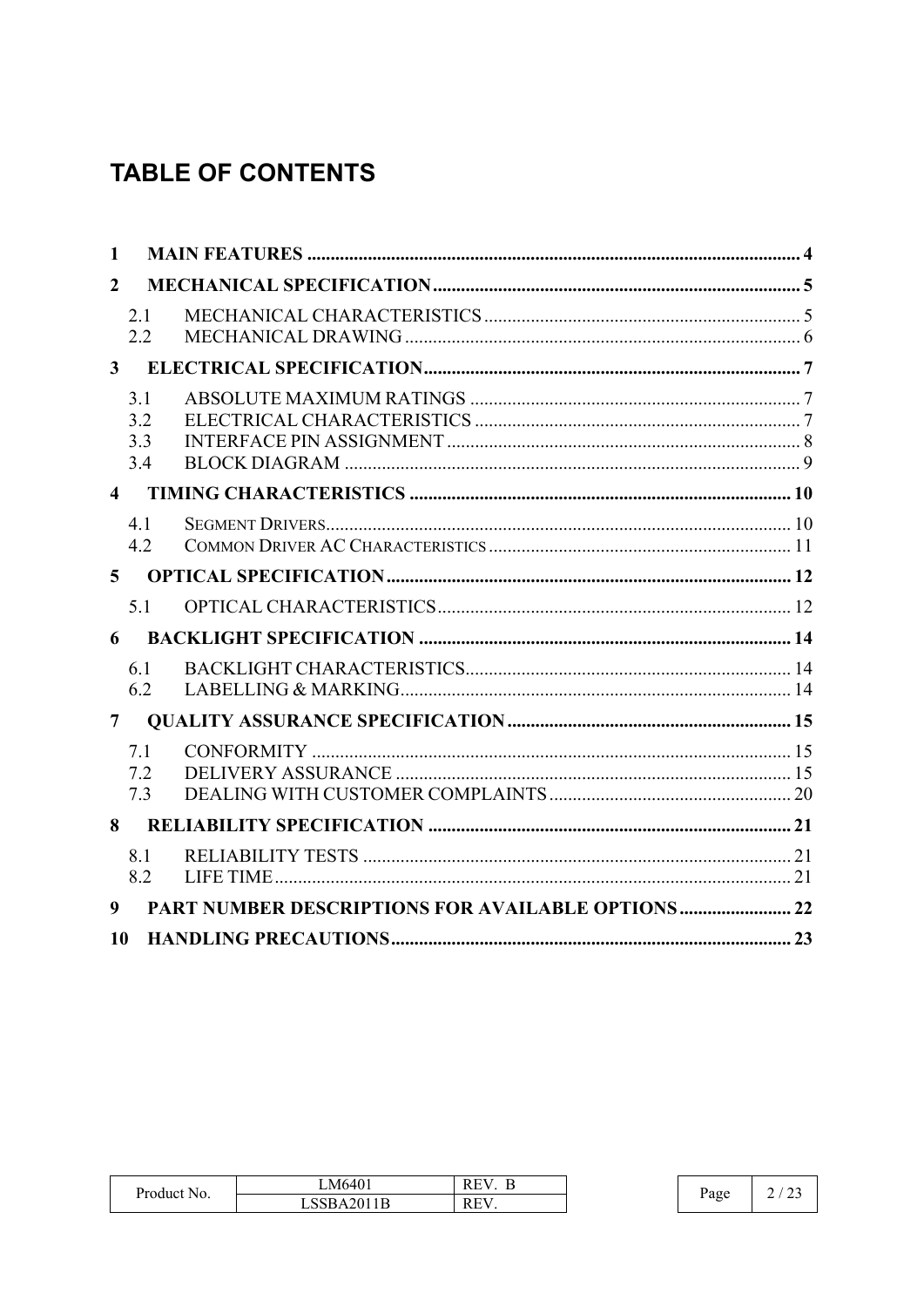#### REVISION RECORD

| Rev.         | <b>Date</b>                | Page | Chapt. | <b>Comment</b>               | ECR no. |
|--------------|----------------------------|------|--------|------------------------------|---------|
| $\mathbf{A}$ |                            |      |        |                              |         |
| $\, {\bf B}$ | $02\ \mathrm{May}$<br>2006 |      |        | Complete specification added |         |
|              |                            |      |        |                              |         |
|              |                            |      |        |                              |         |
|              |                            |      |        |                              |         |
|              |                            |      |        |                              |         |
|              |                            |      |        |                              |         |
|              |                            |      |        |                              |         |

| Product | LM6401          | $\mathbf{r}$<br>$\mathbf{v}$<br>-⊢<br>KE |      | $\sim$ |
|---------|-----------------|------------------------------------------|------|--------|
| No.     | 42011B<br>LUUDI | REV.                                     | rage | ۔ ت    |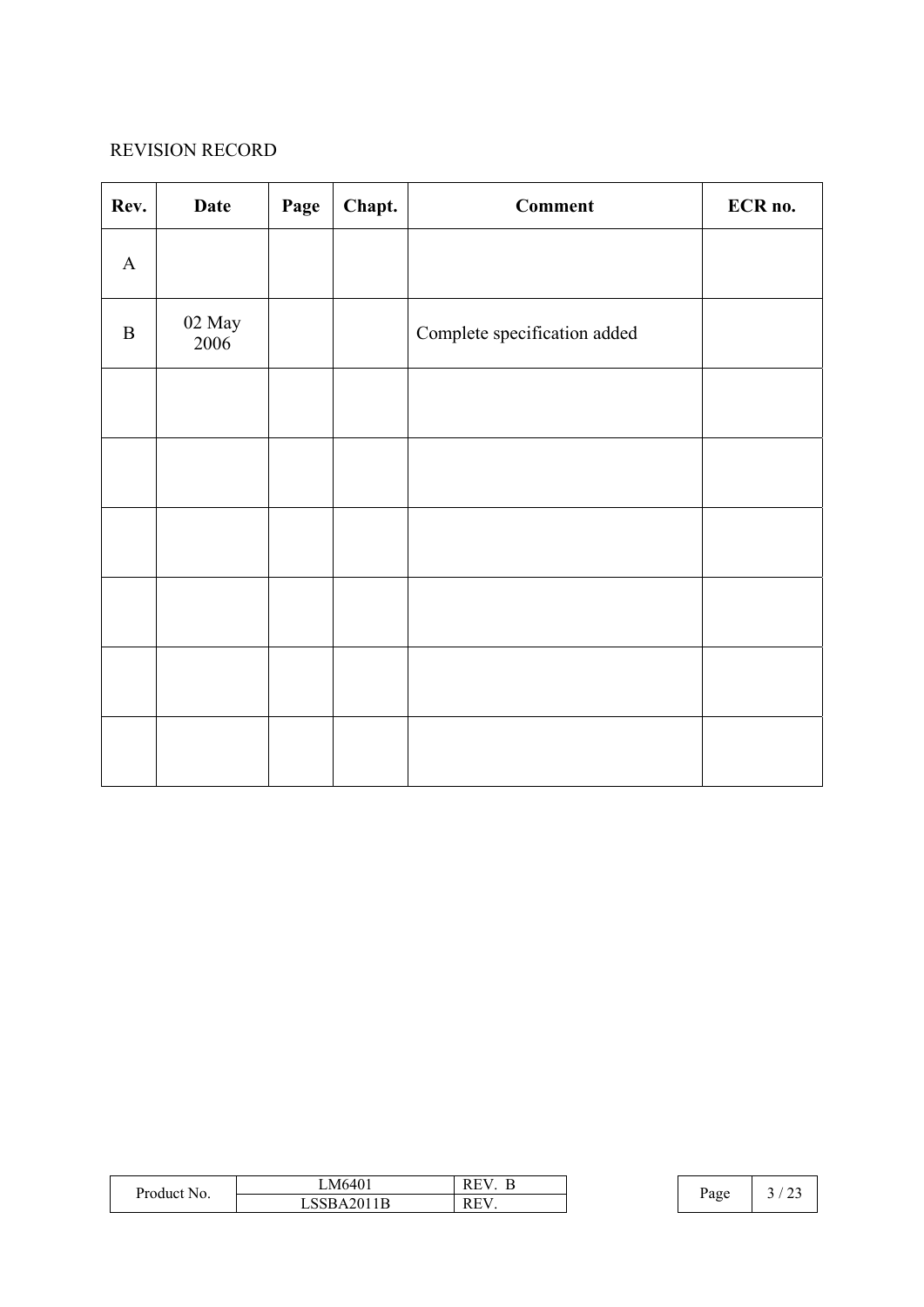# **1 MAIN FEATURES**

| <b>ITEM</b>               | <b>CONTENTS</b>           |
|---------------------------|---------------------------|
| Display Format            | 640 x 480 dots            |
| <b>Overall Dimensions</b> | 186 x 121 x 5.5           |
| Viewing Area              | 127 x 91.2                |
| LCD type                  | <b>FSTN</b>               |
| Mode                      | Transflective             |
| Viewing Angle             | 6 O'Clock                 |
| Duty ratio                | 1/240                     |
| Driver IC                 | $MSM6778BAV + MSM6779BAV$ |
| Backlight type            | <b>CCFL</b>               |
| Backlight colour          | White                     |
| Operating temperature     | $0 \sim 50^{\circ}$ C     |
| Storage temperature       | $-20 \sim 60^{\circ}$ C   |

| $\blacksquare$<br>Product No. | M6401    | RЕ<br>rе.<br>     |      | $\sim$<br>4 |
|-------------------------------|----------|-------------------|------|-------------|
|                               | ാമA2011ല | <b>REV</b><br>КE. | Page |             |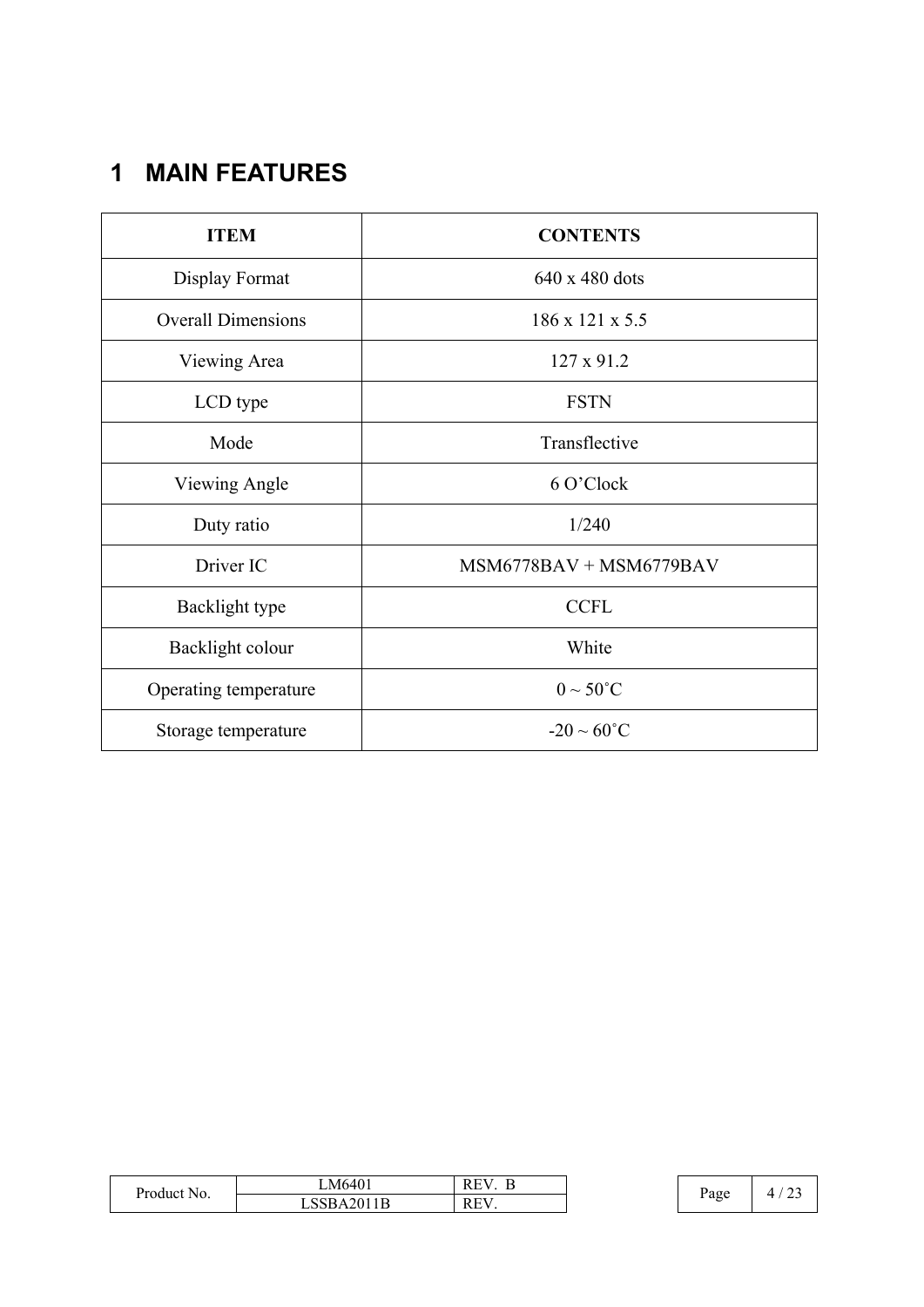# **2 MECHANICAL SPECIFICATION**

### *2.1 MECHANICAL CHARACTERISTICS*

| <b>ITEM</b>               | <b>CHARACTERISTIC</b>       | <b>UNIT</b> |
|---------------------------|-----------------------------|-------------|
| Display Format            | $640 \times 480$ dots       |             |
| <b>Overall Dimensions</b> | $186 \times 121 \times 5.5$ | mm          |
| Viewing Area              | 127 x 91.2                  | mm          |
| Active Area               | 121.58 x 86.38              | mm          |
| Dot Size                  | $0.17 \times 0.16$          | mm          |
| Dot Pitch                 | $0.19 \times 0.18$          | mm          |
| Weight                    | 150                         | g           |
| <b>IC</b> Driver          | $MSM6778BAV + MSM6779BAV$   |             |

| T.<br>Product<br>N <sub>0</sub> | <b>EN 86401</b><br>M640. | <b>TT</b><br>1.L | Ð    |                    |
|---------------------------------|--------------------------|------------------|------|--------------------|
|                                 | SSBA2011B                | D E V<br>1 V.L   | Page | <b>س سه</b><br>- - |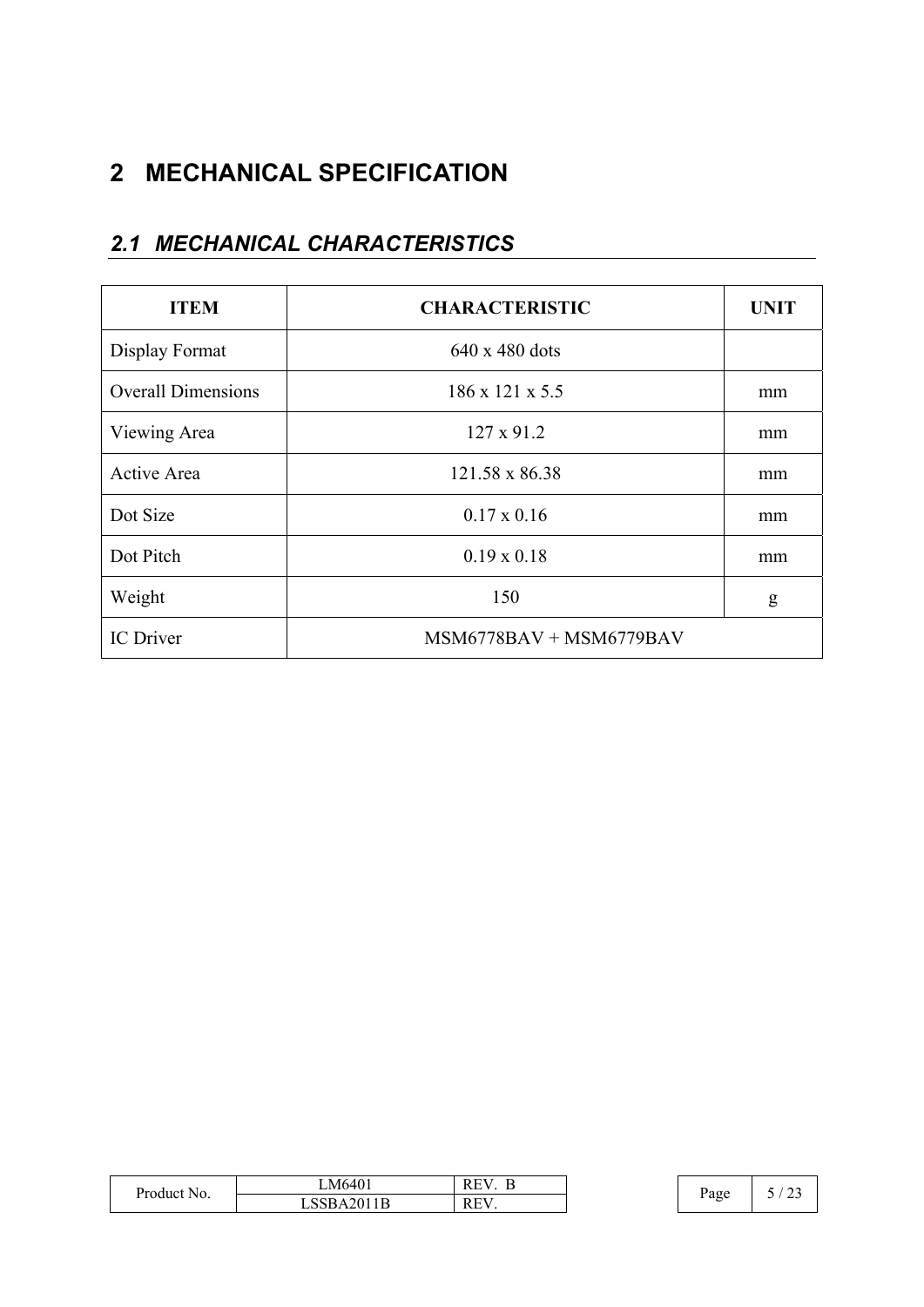### *2.2 MECHANICAL DRAWING*

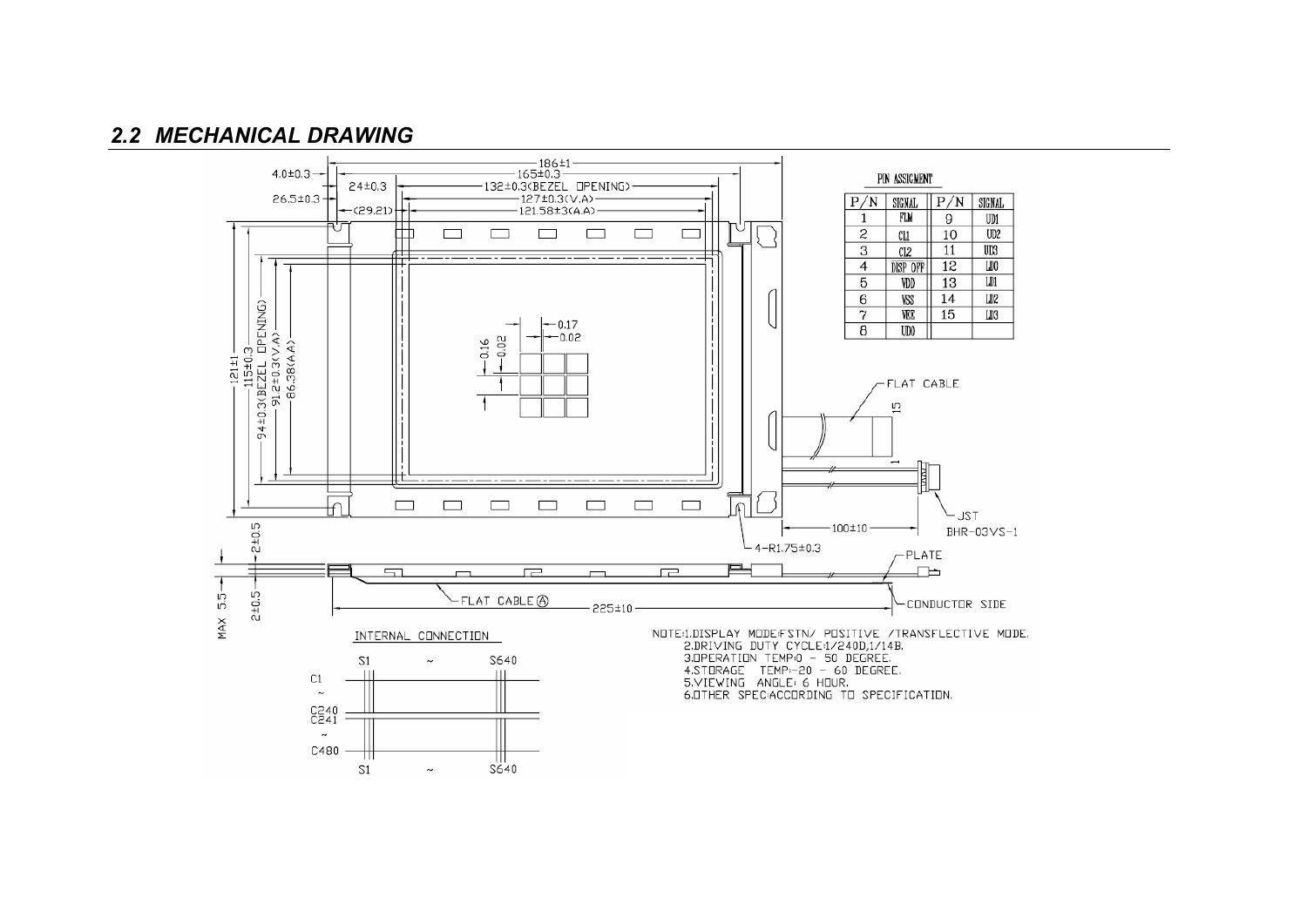## **3 ELECTRICAL SPECIFICATION**

### *3.1 ABSOLUTE MAXIMUM RATINGS*

|                              |                                                       |                |     |                 | $VSS = 0 V$ , Ta = 25 °C |
|------------------------------|-------------------------------------------------------|----------------|-----|-----------------|--------------------------|
| <b>Item</b>                  | <b>Symbol</b>                                         | Min            | Max | Unit            | <b>Note</b>              |
| <b>Power Supply Voltage</b>  | $V_{DD}$ - $V_{SS}$                                   | 2.7            | 5.5 | V               |                          |
| Power Supply for LCD         | <b>V<sub>DD</sub>-V<sub>EE</sub></b>                  | 14             | 28  | V               |                          |
| <b>Operating Temperature</b> | Top                                                   | $\overline{0}$ | 50  | $\rm ^{\circ}C$ | Note 1                   |
| <b>Storage Temperature</b>   | <b>Tst</b>                                            | $-20$          | 60  | $\rm ^{\circ}C$ | Note 2                   |
| <b>Static Electricity</b>    | Be sure that you are grounded when handling displays. |                |     |                 |                          |

Note 1: Background colour changes slightly depending on ambient temperature. This phenomenon is reversible. Ta 50 °C: 75% RH max

Note 2: Ta 60 °C: 75% RH max

## *3.2 ELECTRICAL CHARACTERISTICS*

|                                      |                     |                                                       |                               |            | $VSS = 0 V$ , Ta = 25 °C      |                         |
|--------------------------------------|---------------------|-------------------------------------------------------|-------------------------------|------------|-------------------------------|-------------------------|
| <b>Item</b>                          | <b>Symbol</b>       | <b>Condition</b>                                      | Min                           | <b>Typ</b> | <b>Max</b>                    | Unit                    |
| Power Supply for Logic               | $V_{DD}$ - $V_{SS}$ |                                                       | --                            | 5          |                               | $\mathbf V$             |
|                                      | $\rm V_{II}$        |                                                       |                               |            | 0.2<br><b>V</b> <sub>DD</sub> | $\bf V$                 |
| Input Voltage                        | $V_{IH}$            |                                                       | 0.8<br><b>V</b> <sub>DD</sub> |            |                               | $\mathbf{V}$            |
|                                      | $V_{OL}$            | $IO=0.2mA,$<br>$VDD=5v$                               | --                            |            | 0.4                           | $\mathbf V$             |
| Output Voltage                       | $\rm V_{OH}$        | $IO=0.2mA$ ,<br>$VDD=5v$                              | V <sub>DD</sub><br>0.4        | --         |                               | $\mathbf{V}$            |
| <b>LCD</b> Module Driving<br>Voltage | <b>V</b> OP         | $Ta = 25 °C$                                          |                               | 21.8       |                               | $\overline{\mathsf{V}}$ |
| <b>Current Consumption</b>           | $I_{DD}$            | Fcp=4.0Mhz,<br>$VDD=5.0v$<br>$VDD-VEE=25v$<br>No load |                               |            | 3                             | mA                      |
| Frame Frequency                      | Ff                  |                                                       |                               | 70         |                               | Hz                      |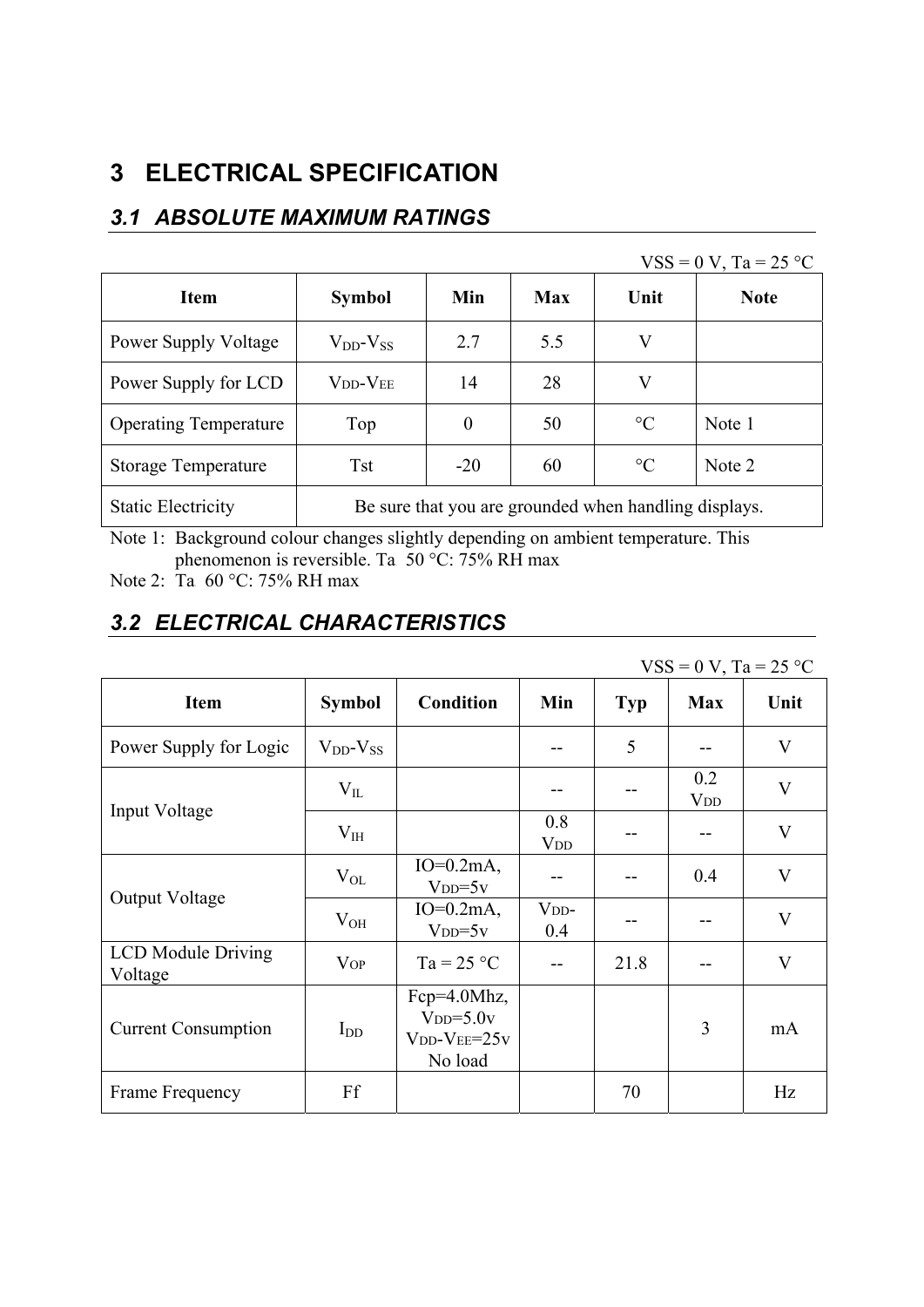## *3.3 INTERFACE PIN ASSIGNMENT*

| No.            | <b>Symbol</b>   | $IO$ | <b>Function</b>                                                                                                                                         |
|----------------|-----------------|------|---------------------------------------------------------------------------------------------------------------------------------------------------------|
| 1              | <b>FLM</b>      | I    | First line marker indicates the beginning of each<br>display cycle                                                                                      |
| $\overline{2}$ | CL1             | I    | Column driver data latch signal                                                                                                                         |
| 3              | CL2             | I    | In column driver operation, used as a display data<br>latch signal.                                                                                     |
| $\overline{4}$ | <b>DISP OFF</b> | I    | Input for controlling the output level of O1 to O160.<br>The V1 levels output from O1 to $O160$ pins during<br>"L" level input.<br>Refer to truth table |
| 5              | <b>VDD</b>      | I    | Power supply for the device VDD is set to 5V                                                                                                            |
| 6              | <b>VSS</b>      | I    | Power supply for the device VSS is sent to 0                                                                                                            |
| 7              | <b>VEE</b>      | I    | Negative voltage for LCD contrast adjustment                                                                                                            |
| $8 - 11$       | VD0 to VD3      | I    | The up-half display inputs (Line $1 \sim 240$ )                                                                                                         |
| $12 - 15$      | $LD0$ to $LD3$  | I    | The down-half display data inputs (Line $241 \sim 480$ )                                                                                                |

| $\sim$<br>Product<br>NO. | M640'      | $\overline{\phantom{a}}$<br>к<br>n.<br>- |      | ີ |
|--------------------------|------------|------------------------------------------|------|---|
|                          | LSSBA2011B | ЕV<br>к<br>⊥⊾                            | Page |   |

 $\overline{1}$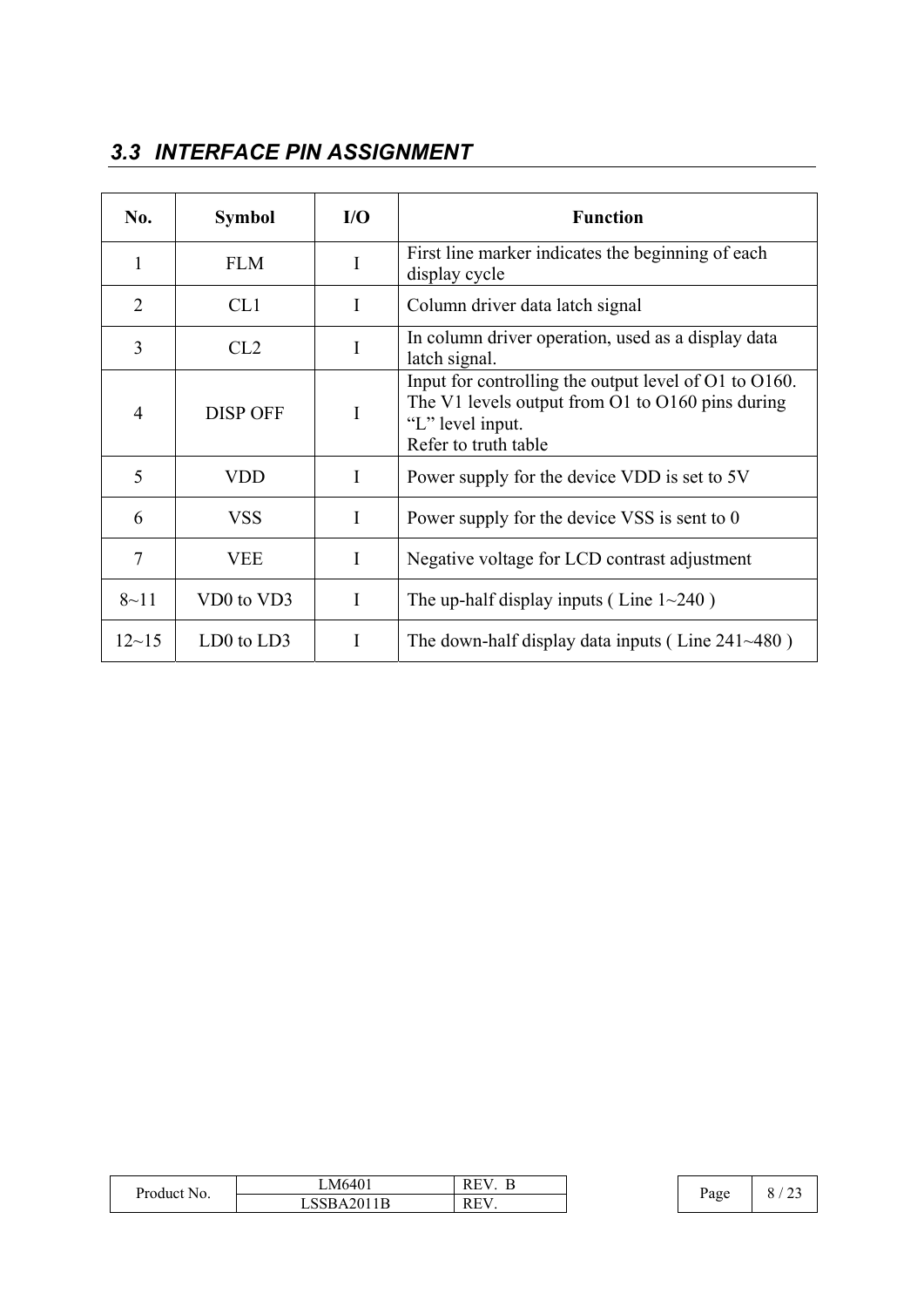### *3.4 BLOCK DIAGRAM*



| Product No. | LM6401       | RЕ<br>rе   | Page | $\sim$<br>ີ |
|-------------|--------------|------------|------|-------------|
|             | 2011B<br>`RA | <b>REV</b> |      | رے          |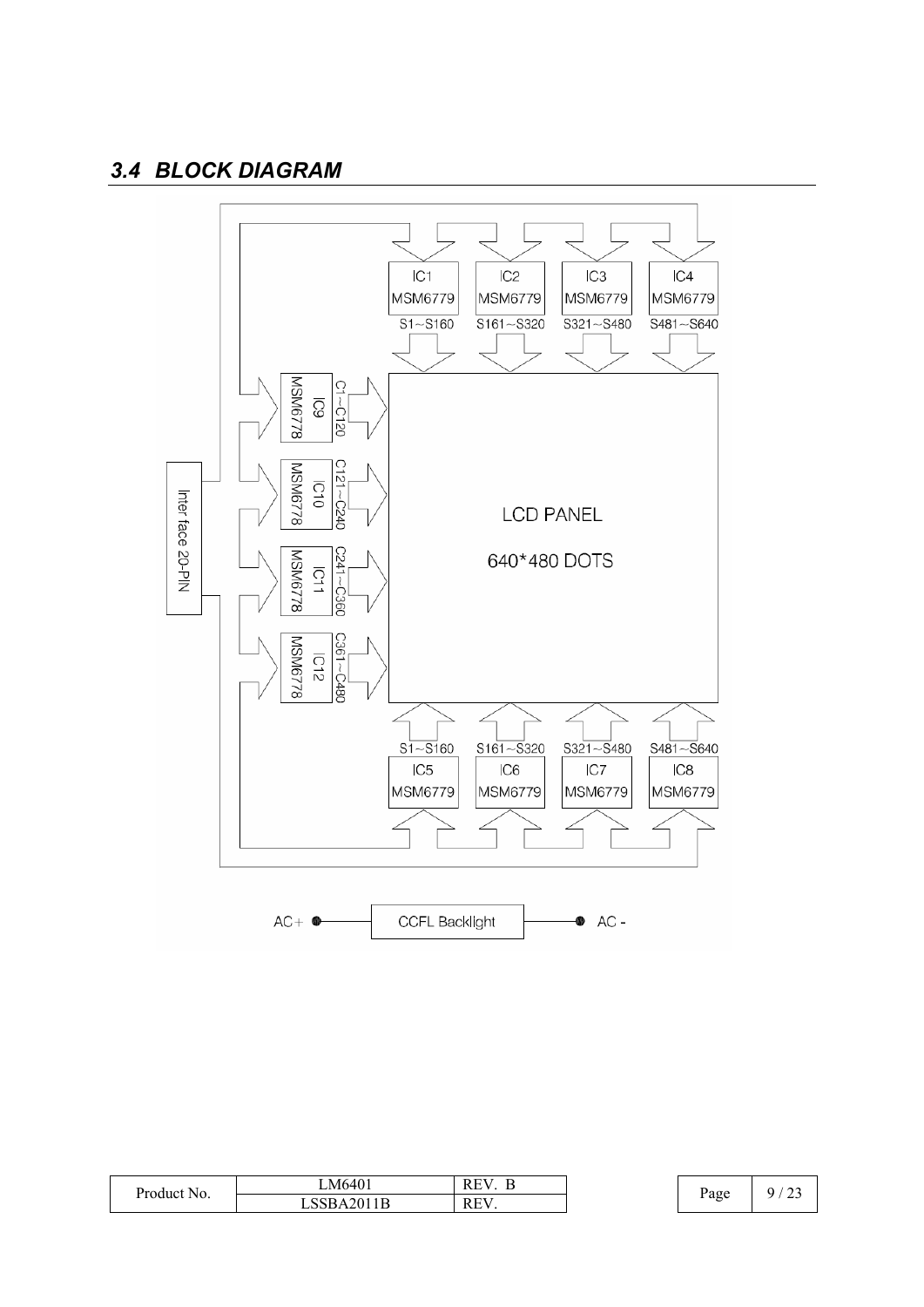# **4 TIMING CHARACTERISTICS**

## *4.1 Segment Drivers*

|  | (4.5≦VDD <4.5V, Ta= -20 to +75℃) |  |  |
|--|----------------------------------|--|--|
|  |                                  |  |  |

| Signal                      | Symbol       | Condition                |    | Min   Typ   Max. | Unit |
|-----------------------------|--------------|--------------------------|----|------------------|------|
| Clock Frequency             | fcp          | $DUTY = 50\%, VDD = 2.7$ |    | 6.5              | MHz  |
| Clock Pulse Width           | tw1          |                          | 56 |                  | ns   |
| Load Pulse Width            | tw2          |                          | 70 |                  | ns   |
| Clock Pulse Rise/Fall Time  | tr,tf        |                          |    | 20               | ns   |
| Data Set-up Time            | tpsu         |                          | 50 |                  | ns   |
| Data Hold Time              | <b>TDHD</b>  |                          | 40 |                  | ns   |
| Clock Load Time 1           | tcl1         |                          | 0  |                  | ns   |
| Clock Load Time 2           | tcl2         |                          | 65 |                  | ns   |
| Load Clock Time 1           | t∟c1         |                          | 65 |                  | ns   |
| Load Clock Time 2           | t LC2        |                          | 65 |                  | ns   |
| Propagation Delay Time      | <b>t</b> PHL | $C_L = 15pF$             |    | 236              | ns   |
| $EIO1$ , $EIO2$ Set-up Time | tesu         |                          | 50 |                  | ns   |
| $EIO1$ , $EIO2$ Hold Time   | <b>tEHD</b>  |                          | 50 |                  | ns   |

Note: The above values are quaranteed when TCP is protected from light.



| Product No. | LM6401    | v<br>к<br>$\overline{1}$<br><b>.</b> |      | $\sim$ $\sim$<br>10 |
|-------------|-----------|--------------------------------------|------|---------------------|
|             | $\lambda$ | $\mathbf{r}$<br>к                    | Page | ت ک                 |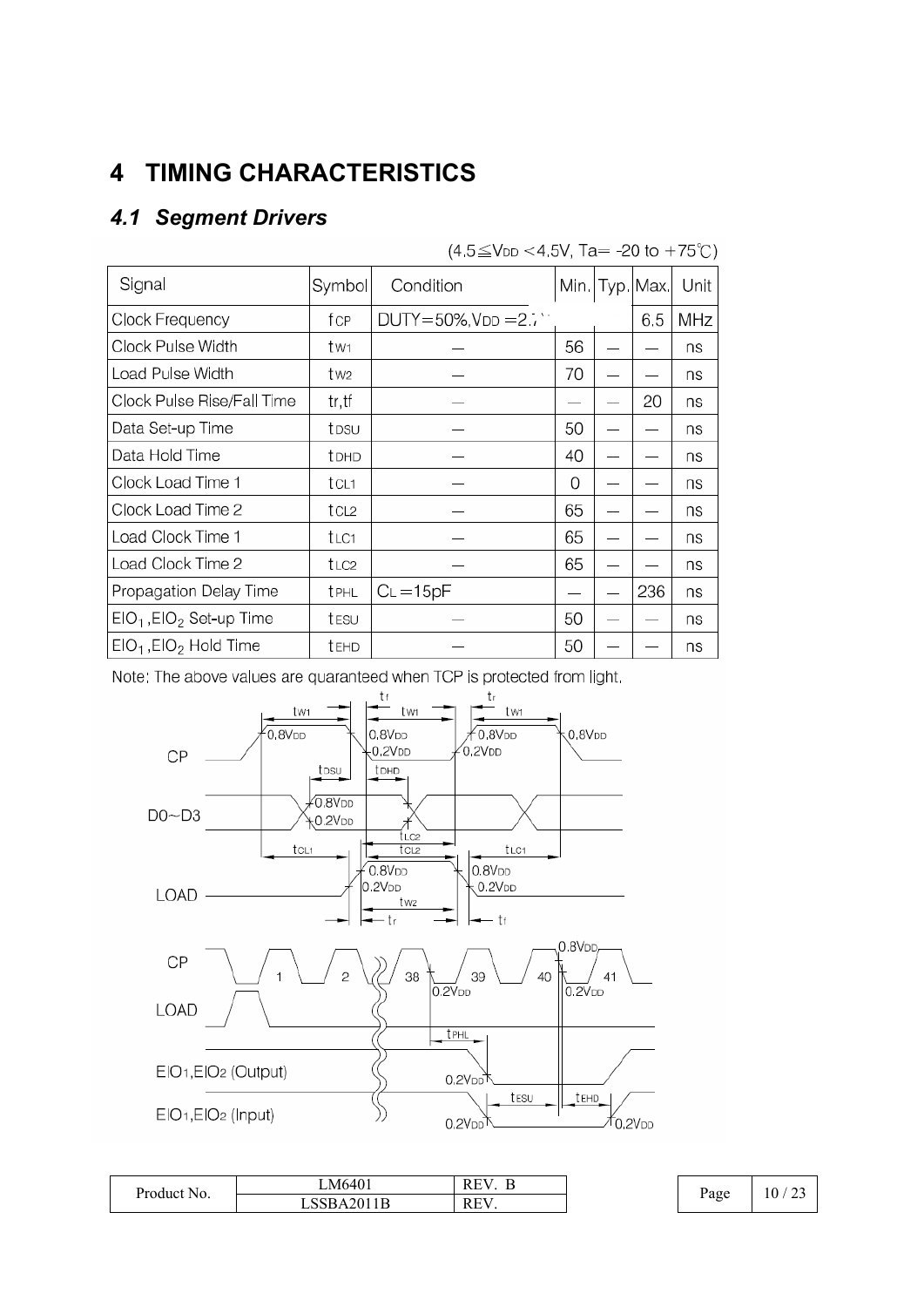## *4.2 Common Driver AC Characteristics*

| Signal                                                                     | Symbol        | Condition | Min. | Typ. | Max. | Unit    |
|----------------------------------------------------------------------------|---------------|-----------|------|------|------|---------|
| IO <sub>1</sub> , IO <sub>61</sub> (IO <sub>60</sub> , IO <sub>120</sub> ) | <b>t</b> PLH  |           |      |      | 3    |         |
| "H","L"Propagation Delay Time                                              | <b>t</b> PHL  |           |      |      |      | $\mu$ S |
| Clock Frequency                                                            | fcp           |           |      |      | 1    | MHz     |
| CP Pulse Width                                                             | twcp          |           | 63   |      |      | ns      |
| Data Setup Time                                                            |               |           |      |      |      |         |
| $IO1,IO61 \rightarrow CP$                                                  | tsetup        |           | 100  |      |      | ns      |
| $(IO_{60}, IO_{120} \rightarrow CP)$                                       |               |           |      |      |      |         |
| Data Hold Time                                                             |               |           |      |      |      |         |
| $CP \rightarrow IO1, IO61$                                                 | <b>t</b> HOLD |           | 100  |      |      | ns      |
| $(CP \rightarrow IO_{60}$ , $IO_{120}$ )                                   |               |           |      |      |      |         |
| CP Rise, Fall Time                                                         | $tr$ (CP)     |           |      |      | 20   | ns      |
|                                                                            | tf(CP)        |           |      |      |      |         |

(V<sub>DD</sub> = 2.7V to 5.5V, Ta = -20 to +75°C, C<sub>L</sub> = 15pF)



| $\mathbf{r}$<br>Product<br>NO. | LM6401              | к<br>$\sim$<br>-       |           | $\sim$ |
|--------------------------------|---------------------|------------------------|-----------|--------|
|                                | 2011R<br>LSSBAZULIB | <b>DD</b><br>к<br>11.1 | Page<br>J | --     |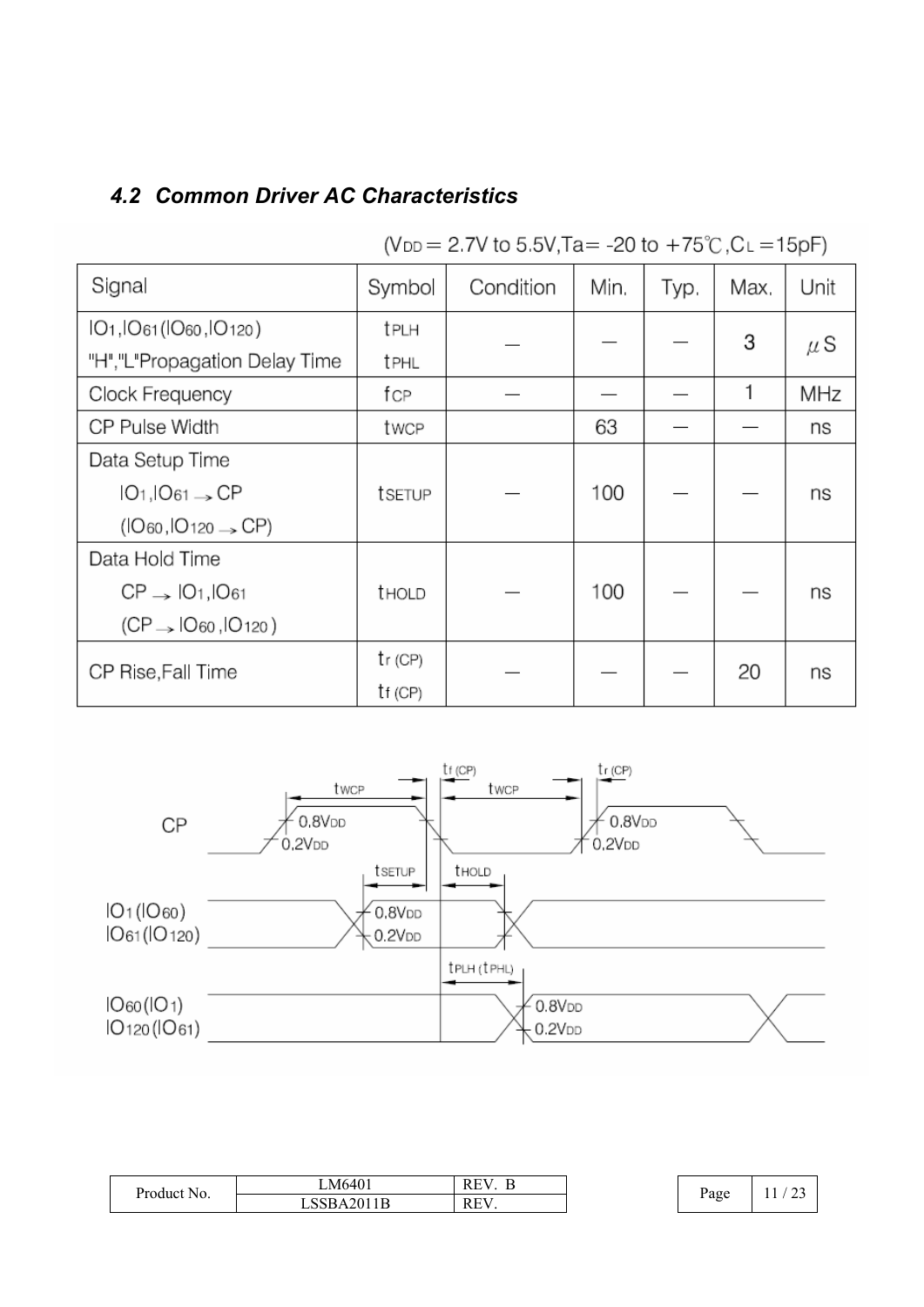## **5 OPTICAL SPECIFICATION**

|                   |                            |                 |     |            |            |      | $Ta = 25 °C$   |
|-------------------|----------------------------|-----------------|-----|------------|------------|------|----------------|
| <b>Item</b>       | <b>Symbol</b>              | Condition       | Min | <b>Typ</b> | <b>Max</b> | Unit | <b>Note</b>    |
|                   | $\theta$ 1                 | CR <sub>2</sub> |     | 31         |            | deg  | $\mathbf{1}$   |
| Viewing Angle     | $\theta$ 2                 | CR <sub>2</sub> |     | 33         |            | deg  | $\mathbf{1}$   |
|                   | $\theta$ 3                 | CR <sub>2</sub> |     | 33         |            | deg  | $\overline{2}$ |
|                   | $\theta$ 4                 | CR <sub>2</sub> |     | 26         |            | deg  | $\overline{2}$ |
| Contrast Ratio    | <b>CR</b>                  | $Ta = 25 °C$    |     | 4.5        |            |      | 3              |
|                   | <b>Tr</b>                  | $Ta = 25 °C$    |     | 272        |            |      | $\overline{4}$ |
| Response Time     | <b>Tf</b>                  | $Ta = 25 °C$    |     | 157        |            | ms   |                |
|                   | Duty                       |                 |     | 1/240      |            |      |                |
| Driving Method    | <b>Bias</b>                | 1/14            |     |            |            |      |                |
| LCD Type          | $\text{FSTN}$ – (Positive) |                 |     |            |            |      |                |
| Viewing Direction |                            |                 |     | 6 O'CLOCK  |            |      |                |

### *5.1 OPTICAL CHARACTERISTICS*

Note 1: definition of viewing angle  $\theta$ 1 &  $\theta$ 2 Note 2: definition of viewing angle  $\theta$ 3 &  $\theta$ 4





| --<br>$\blacksquare$ | M6401           | ∽<br>л.<br>к<br>⊥<br> |      | $\sim$ $\sim$<br>$\sim$              |
|----------------------|-----------------|-----------------------|------|--------------------------------------|
| Product<br>NO.       | 42011B<br>LOODA | <b>REV</b><br>1.L     | Page | $\overline{\phantom{a}}$<br><u>_</u> |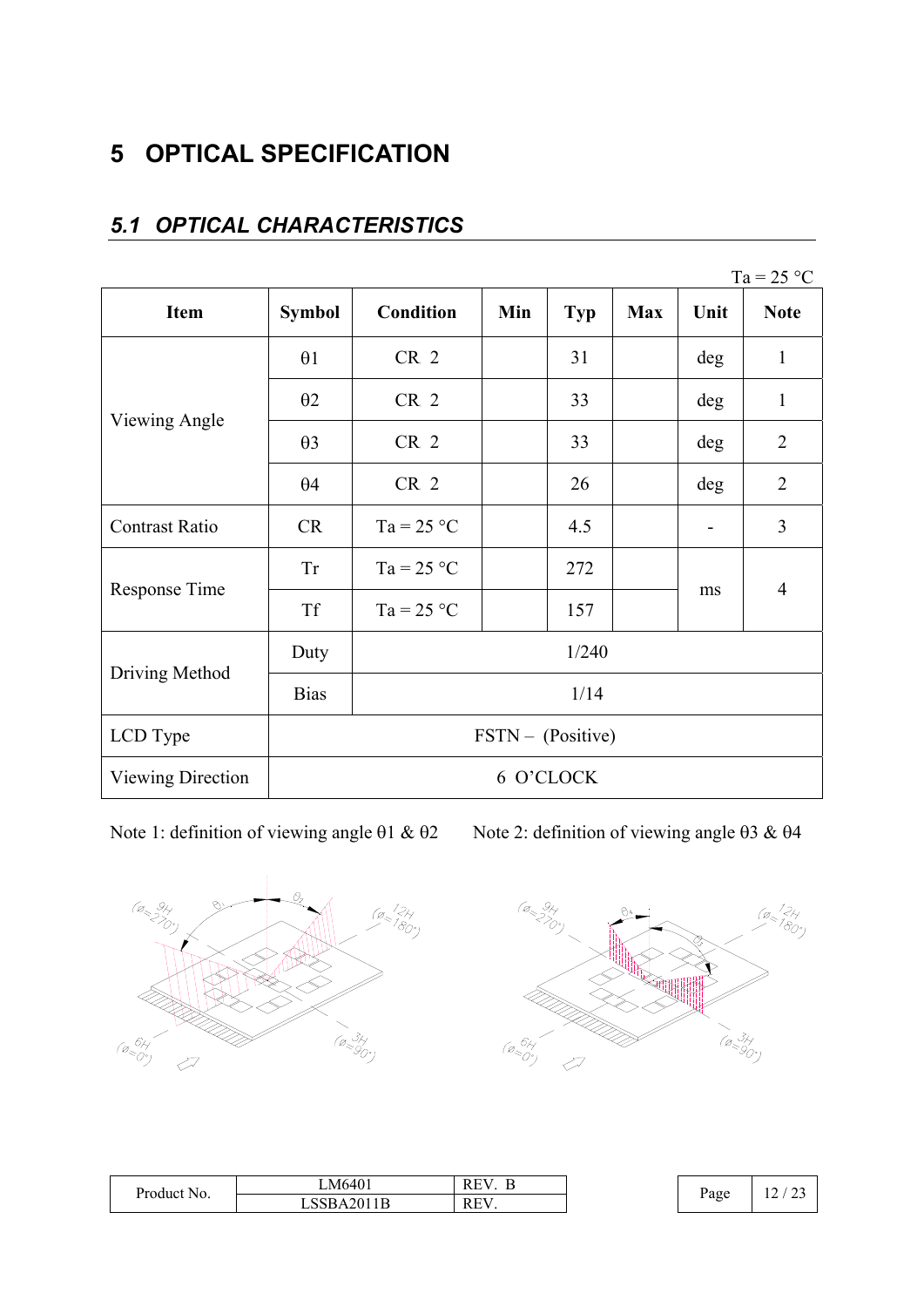



Note 4: definition of response time



| Product No. | LM6401                      | <b>REV</b><br><b>.</b> |      | $\sim$ $\sim$<br>$\sim$<br>-4 |
|-------------|-----------------------------|------------------------|------|-------------------------------|
|             | .2011B<br>CCD<br>LSSBA2011B | REV.                   | Page | ر ب<br>$\overline{ }$         |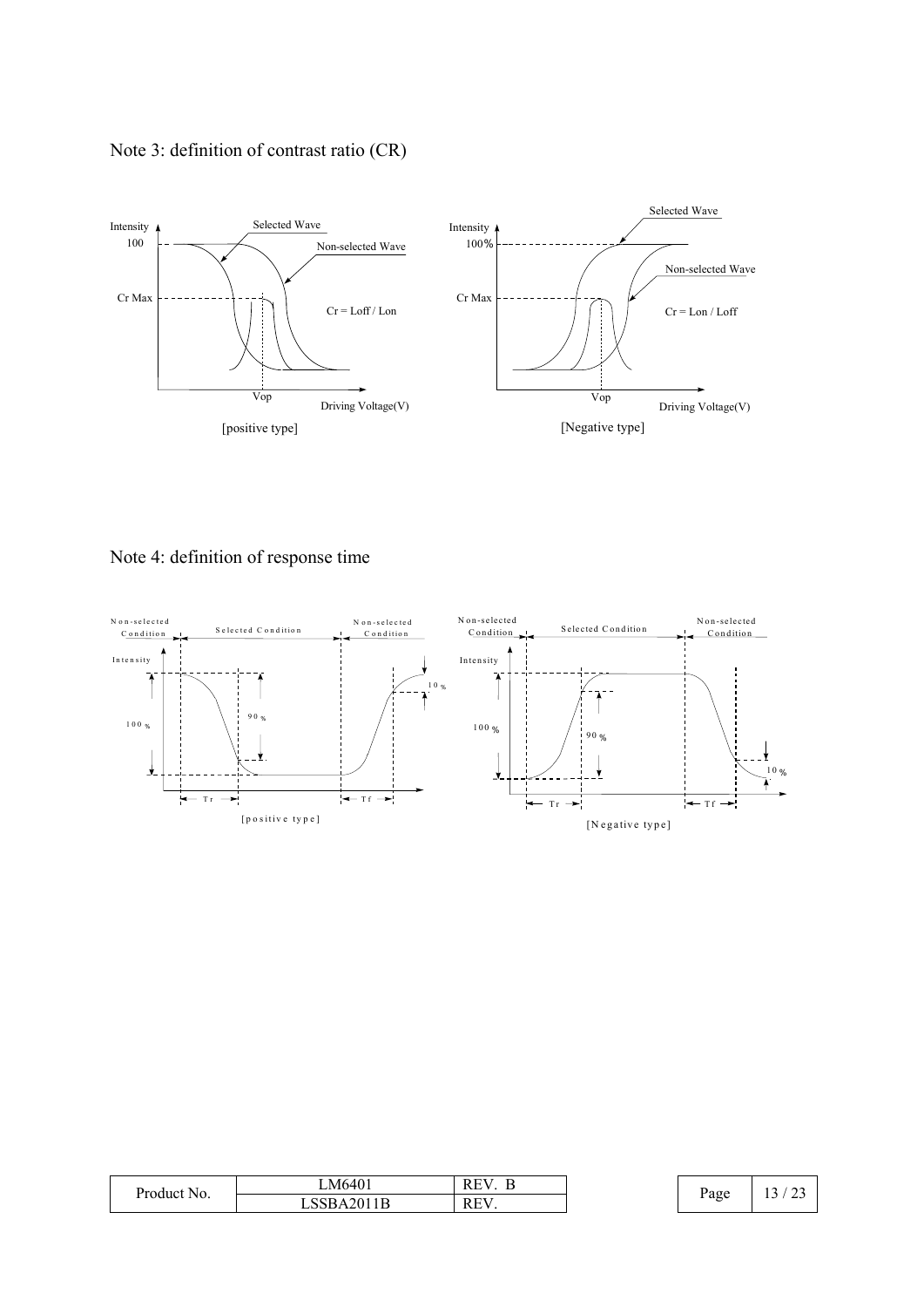## **6 BACKLIGHT SPECIFICATION**

### *6.1 BACKLIGHT CHARACTERISTICS*

| <b>Item</b>          | <b>Symbol</b> | Condition | Min | <b>Typ</b>           | <b>Max</b> | Unit              | <b>Note</b> |
|----------------------|---------------|-----------|-----|----------------------|------------|-------------------|-------------|
| Input Voltage        | <b>VCCFL</b>  |           |     | $259 \pm 1$<br>$0\%$ |            | <b>Vrms</b>       |             |
| <b>Input Current</b> | <b>ICCFL</b>  |           |     | 5                    |            | mA                |             |
| Luminous Intensity   | $I_V$         |           |     | 350                  |            | cd/m <sup>2</sup> |             |
| Life time            |               |           |     | 15000                |            | hrs               | 3           |
| Colour               |               |           |     | White                |            |                   |             |

### *6.2 LABELLING & MARKING*

DENSITRON LM6401 Taiwan YYMM

| $\sim$<br>Product No. | M6401<br>. . | –<br>v<br>к<br>⊥<br>∸ |  | Page | $\sim$<br>, 4 |
|-----------------------|--------------|-----------------------|--|------|---------------|
|                       | LSSBA2011B   | EV<br>к<br>w          |  |      |               |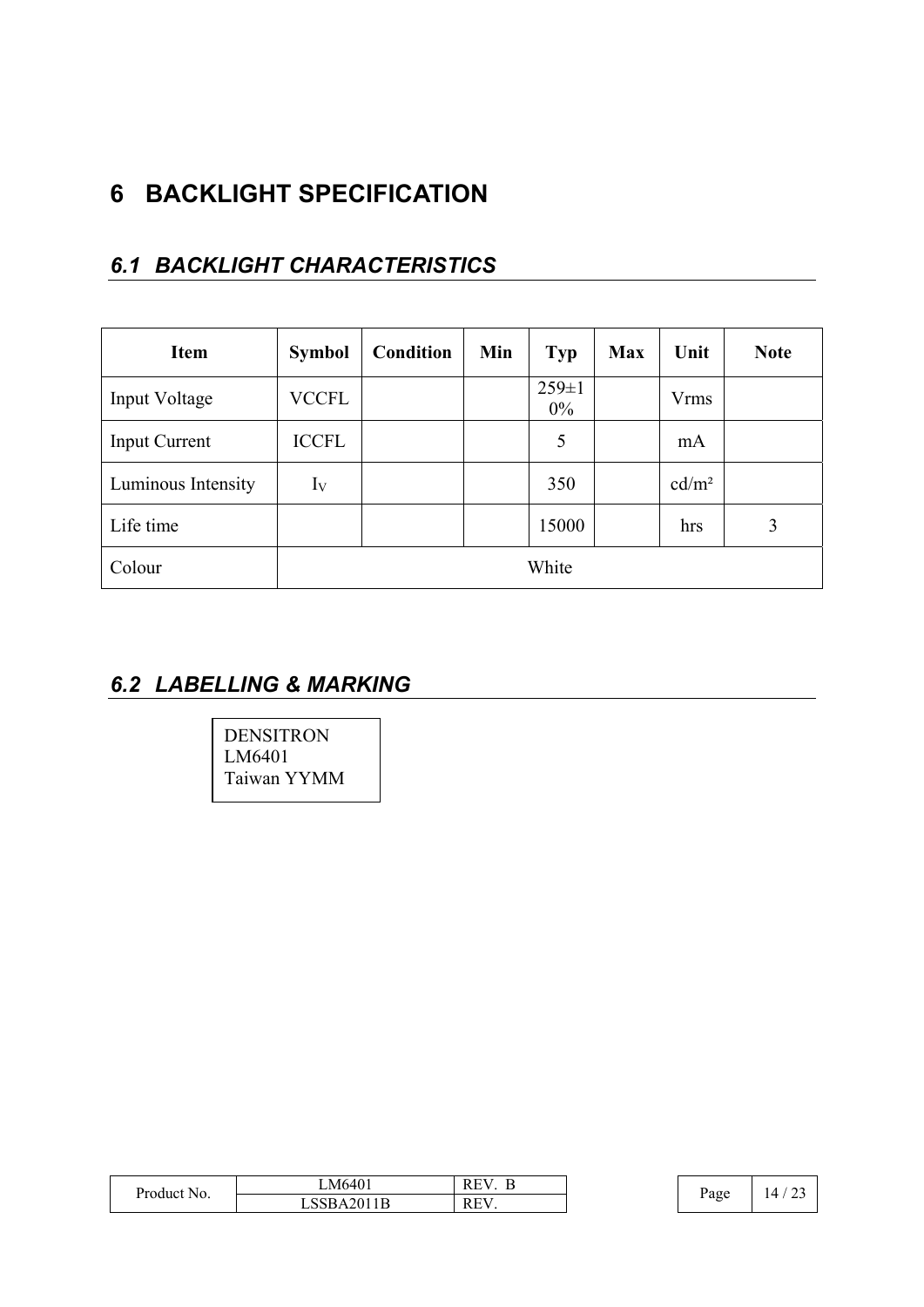## **7 QUALITY ASSURANCE SPECIFICATION**

## *7.1 CONFORMITY*

The performance, function and reliability of the shipped products conform to the Product Specification.

### *7.2 DELIVERY ASSURANCE*

### **7.2.1 Delivery inspection standards**

- MIL-STD-105E, general inspection level II, single sampling level;
- $\bullet$  IPC-AA610 rev. C, class 2 electronic assemblies standard

The quality assurance levels are shown below:

| <b>Class</b>    | $AQL$ $%$ |
|-----------------|-----------|
| Critical defect | 0.65%     |
| Major defect    | $1.0\%$   |
| Minor defect    | 2.5%      |
| <b>TOTAL</b>    | $2.5\%$   |

### **7.2.2 Zone definition**



| T.<br>Product<br>NO. | $M640^\circ$                          | $- -$<br>RE |  | ∙age<br>ت | ت |
|----------------------|---------------------------------------|-------------|--|-----------|---|
|                      | 1I)<br>$\mathbf{R}$<br>. $\mathbf{v}$ | <b>REV</b>  |  |           |   |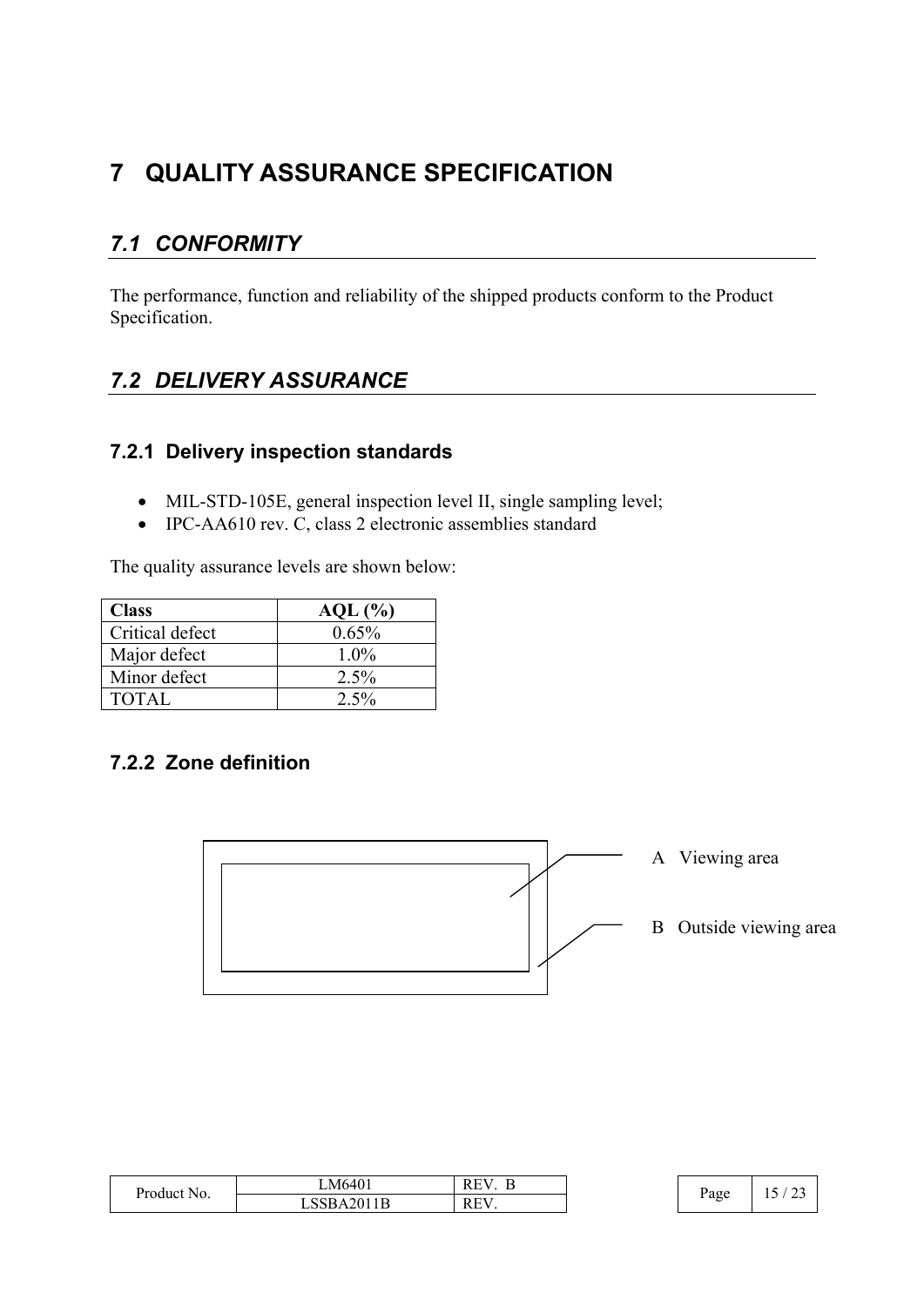### **7.2.3 Visual inspection**

- Inspect under  $2x20W$  or 40W fluorescent lamp (approximately 3000 lux) leaving 25 to 30 cm between the module and the lamp and 30 cm between the module and the eye (measuring position).
- Appearance is inspected at the best contrast voltage (best contrast is adjusted considering clearness and crosstalk on screen).
- Inspect the module at  $45^{\circ}$  right and left, top and bottom.
- $\bullet$  Use the optimum viewing angle during the contrast inspection.



| <b>TV</b><br>Product No. | M6401      | –<br>`\,<br>к<br>⊥<br>∸ | Ð    | $\sim$ $\sim$<br>16 |
|--------------------------|------------|-------------------------|------|---------------------|
|                          | LSSBA2011B | <b>REV</b>              | Page |                     |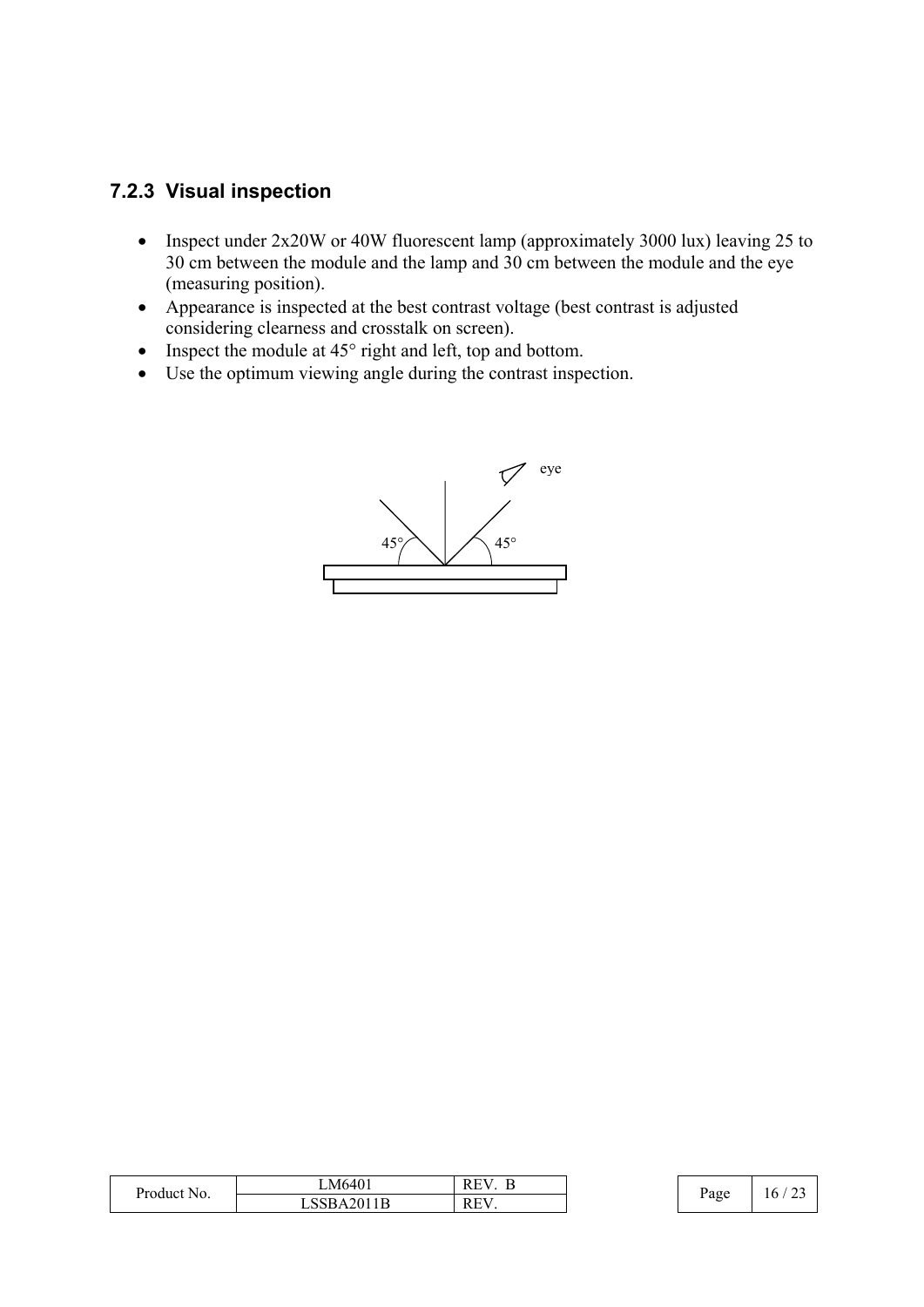# **7.2.3.1 Standard of appearance inspection**

Units: mm

| <b>Class</b> | <b>Item</b>                |                         |                                                                                                              | Criteria                     |                                                                       |            |
|--------------|----------------------------|-------------------------|--------------------------------------------------------------------------------------------------------------|------------------------------|-----------------------------------------------------------------------|------------|
| Minor        | Packing &                  |                         | Outside & inside package                                                                                     |                              | Presence of product no., lot no., quantity                            |            |
| Critical     | Label                      |                         | Product must not be mixed with others and quantity must not be different from<br>that indicated on the label |                              |                                                                       |            |
| Major        | Dimension                  |                         |                                                                                                              |                              | Product dimensions must be according to specification and drawing     |            |
| Major        | Electrical                 |                         |                                                                                                              |                              | Product electrical characteristics must be according to specification |            |
| Critical     | <b>LCD</b><br>Display      |                         |                                                                                                              |                              | Missing lines or wrong patterns on LCD display are not allowed        |            |
| Minor        | Black spot,<br>white spot, | $\varnothing = (X+Y)/2$ | Round type: as per following drawing                                                                         |                              |                                                                       |            |
|              | dust                       |                         |                                                                                                              |                              | Acceptable quantity                                                   |            |
|              |                            |                         |                                                                                                              | Size                         | Zone A                                                                | Zone B     |
|              |                            |                         |                                                                                                              | $\varnothing$ < 0.1          | Any number                                                            |            |
|              |                            |                         |                                                                                                              | $0.1 < \emptyset < 0.2$      | $\overline{c}$                                                        |            |
|              |                            |                         |                                                                                                              | $0.2 < \emptyset < 0.25$     |                                                                       | Any number |
|              |                            |                         |                                                                                                              | $0.25 < \emptyset$           | $\overline{0}$                                                        |            |
|              |                            |                         | Line type: as per following drawing                                                                          |                              | Acceptable quantity                                                   |            |
|              |                            | W                       | Length                                                                                                       | Width                        | Zone A                                                                | Zone B     |
|              |                            |                         | - -                                                                                                          | W. 0.02                      | Any number                                                            |            |
|              |                            |                         | L <sub>a</sub> 3.0                                                                                           | $0.02 < W$ , $0.03$          |                                                                       |            |
|              |                            |                         | L <sub>2.5</sub>                                                                                             | $0.03 < W_{0} 0.05$          | $\overline{2}$                                                        | Any number |
|              |                            | L                       |                                                                                                              | 0.05 < W                     | As round type                                                         |            |
|              |                            |                         |                                                                                                              | Total acceptable quantity: 3 |                                                                       |            |
| Minor        | Polariser                  |                         | Scratch on protective film is permitted                                                                      |                              |                                                                       |            |
|              | scratch                    |                         | Scratch on polariser: same as No. 1                                                                          |                              |                                                                       |            |
| Minor        | Polariser                  | $\varnothing = (X+Y)/2$ |                                                                                                              |                              |                                                                       |            |
|              | bubble                     | Acceptable quantity     |                                                                                                              |                              |                                                                       |            |
|              |                            |                         |                                                                                                              | Size                         | Zone A                                                                | Zone B     |
|              |                            |                         |                                                                                                              | $\emptyset$ < 0.2            | Any number                                                            |            |
|              |                            |                         | Y                                                                                                            | $0.2 < \emptyset < 0.5$      | $\overline{2}$                                                        | Any number |
|              |                            |                         |                                                                                                              | $0.5 < \emptyset < 1.0$      |                                                                       |            |
|              |                            |                         |                                                                                                              | $1.0<\emptyset$              | $\boldsymbol{0}$                                                      |            |
|              |                            |                         |                                                                                                              | Total acceptable quantity: 3 |                                                                       |            |

| Product i<br>N <sub>O</sub> | M6401      | $- - -$<br>КE<br>- | - |           | $\overline{ }$<br>$\sim$ |
|-----------------------------|------------|--------------------|---|-----------|--------------------------|
|                             | LSSBA2011B | REV                |   | Page<br>Č | <u>.</u>                 |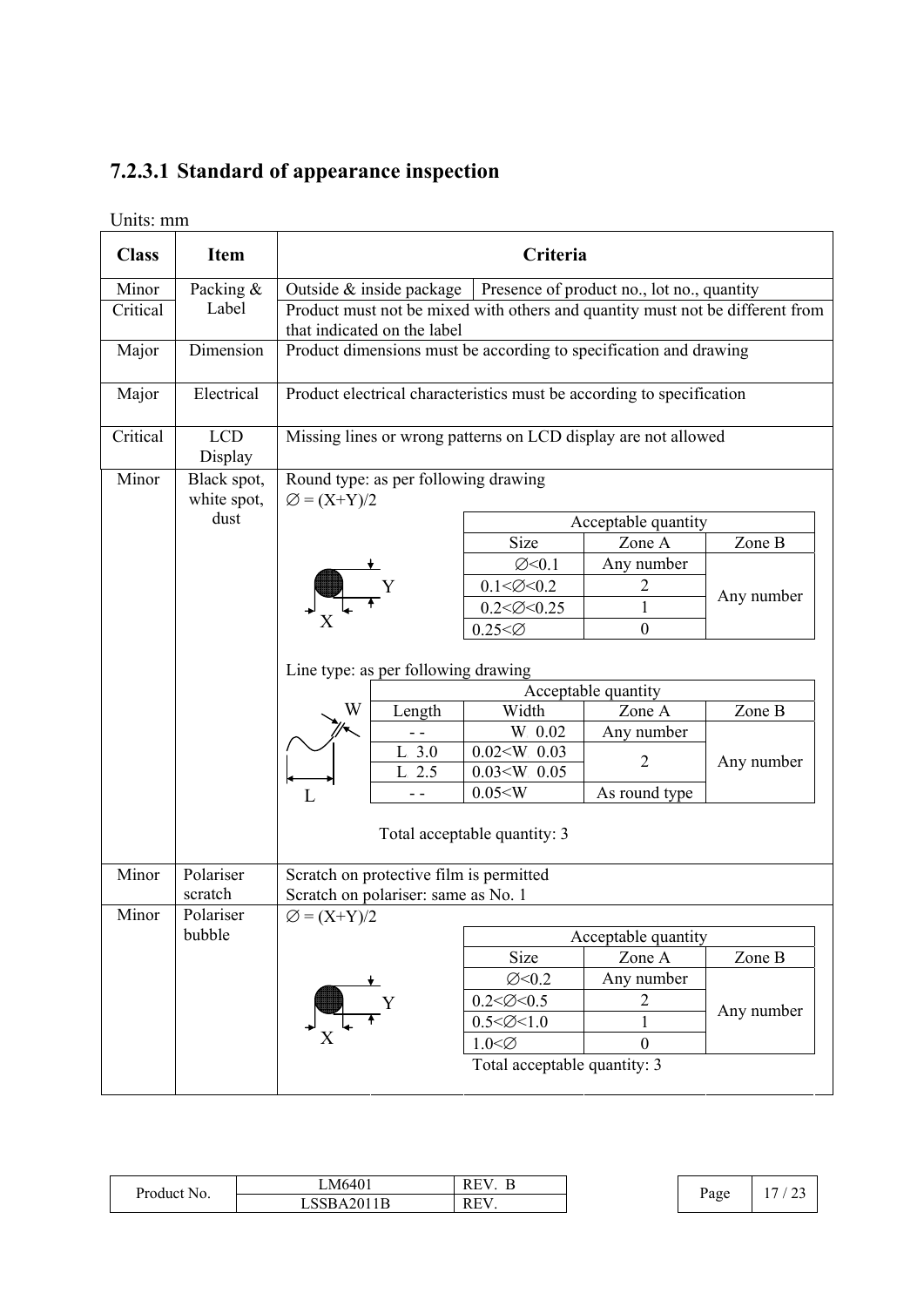| <b>Class</b> | <b>Item</b>            |                                                                                                                                                          | Criteria                                                                                                                                                                                                                                                               |
|--------------|------------------------|----------------------------------------------------------------------------------------------------------------------------------------------------------|------------------------------------------------------------------------------------------------------------------------------------------------------------------------------------------------------------------------------------------------------------------------|
| Minor        | Segment<br>deformation | 1.a. Pin hole on segmented display                                                                                                                       |                                                                                                                                                                                                                                                                        |
|              |                        | W: segment width                                                                                                                                         |                                                                                                                                                                                                                                                                        |
|              |                        | $\varnothing = (A+B)/2$                                                                                                                                  | Acceptable quantity                                                                                                                                                                                                                                                    |
|              |                        | Width                                                                                                                                                    | Ø                                                                                                                                                                                                                                                                      |
|              |                        | $W_0$ 0.4                                                                                                                                                | $\varnothing$ , 0.2<br>$\varnothing$ , 1/2W<br>and                                                                                                                                                                                                                     |
|              |                        | W > 0.4                                                                                                                                                  | $\varnothing$ 0.25<br>$\varnothing$ . 1/3W<br>and                                                                                                                                                                                                                      |
|              |                        |                                                                                                                                                          | Total acceptable quantity: 1 defect per segment<br>Pin holes with $\varnothing$ under 0.10 mm are acceptable                                                                                                                                                           |
| Minor        | Segment                | 1b. Pin hole on dot matrix display                                                                                                                       |                                                                                                                                                                                                                                                                        |
|              | deformation            | Ж<br>< 0.05                                                                                                                                              | Acceptable quantity                                                                                                                                                                                                                                                    |
|              |                        |                                                                                                                                                          | Size                                                                                                                                                                                                                                                                   |
|              |                        |                                                                                                                                                          | a, b < 0.1<br>Any number                                                                                                                                                                                                                                               |
|              |                        |                                                                                                                                                          | $(a+b)/2$ , 0.1<br>Any number                                                                                                                                                                                                                                          |
|              |                        |                                                                                                                                                          | $0.5 < \emptyset < 1.0$<br>3<br>Total acceptable quantity: 7                                                                                                                                                                                                           |
| Minor        | Colour                 | 2. Segments / dots with different width<br>b<br>3. Alignment layer defect<br>$\varnothing = (a+b)/2$<br>Level of sample for approval set as limit sample | Acceptable<br>a b<br>$a/b$ , $4/3$<br>a/b > 4/3<br>a< b<br>Acceptable quantity<br>Size<br>Any number<br>$\varnothing$ , 0.4<br>$0.4 < \emptyset$ 1.0<br>5<br>3<br>$1.0 < \emptyset$ , 1.5<br>$\overline{2}$<br>$1.5 < \emptyset$ , 2.0<br>Total acceptable quantity: 7 |
|              | uniformity             |                                                                                                                                                          |                                                                                                                                                                                                                                                                        |
| Critical     | Backlight              | The backlight colour should correspond to the product specification                                                                                      |                                                                                                                                                                                                                                                                        |
| Critical     |                        | Flashing and or unlit backlight is not allowed                                                                                                           |                                                                                                                                                                                                                                                                        |
| Minor        |                        | Dust larger than 0.25 mm is not allowed                                                                                                                  |                                                                                                                                                                                                                                                                        |
| Major        | COB                    | Exposed wire bond pad is not allowed                                                                                                                     |                                                                                                                                                                                                                                                                        |
| Major        |                        | Insufficient covering with resin is not allowed (wire bond line exposed)                                                                                 |                                                                                                                                                                                                                                                                        |
| Minor        |                        | Dust or bubble on the resin are not allowed                                                                                                              |                                                                                                                                                                                                                                                                        |

| $\mathbf{r}$<br>$\sqrt{ }$<br>Product<br>No. | M640'<br>. .                    | $\mathbf{r}$<br>к<br>⊥⊾<br>╌ |           | $\sim$<br>$\Omega$ |
|----------------------------------------------|---------------------------------|------------------------------|-----------|--------------------|
|                                              | $\mathbf{1}$<br>LSSBA20<br>11 R | $\Gamma$<br>КE               | Page<br>J | LΟ<br>ہے ۔         |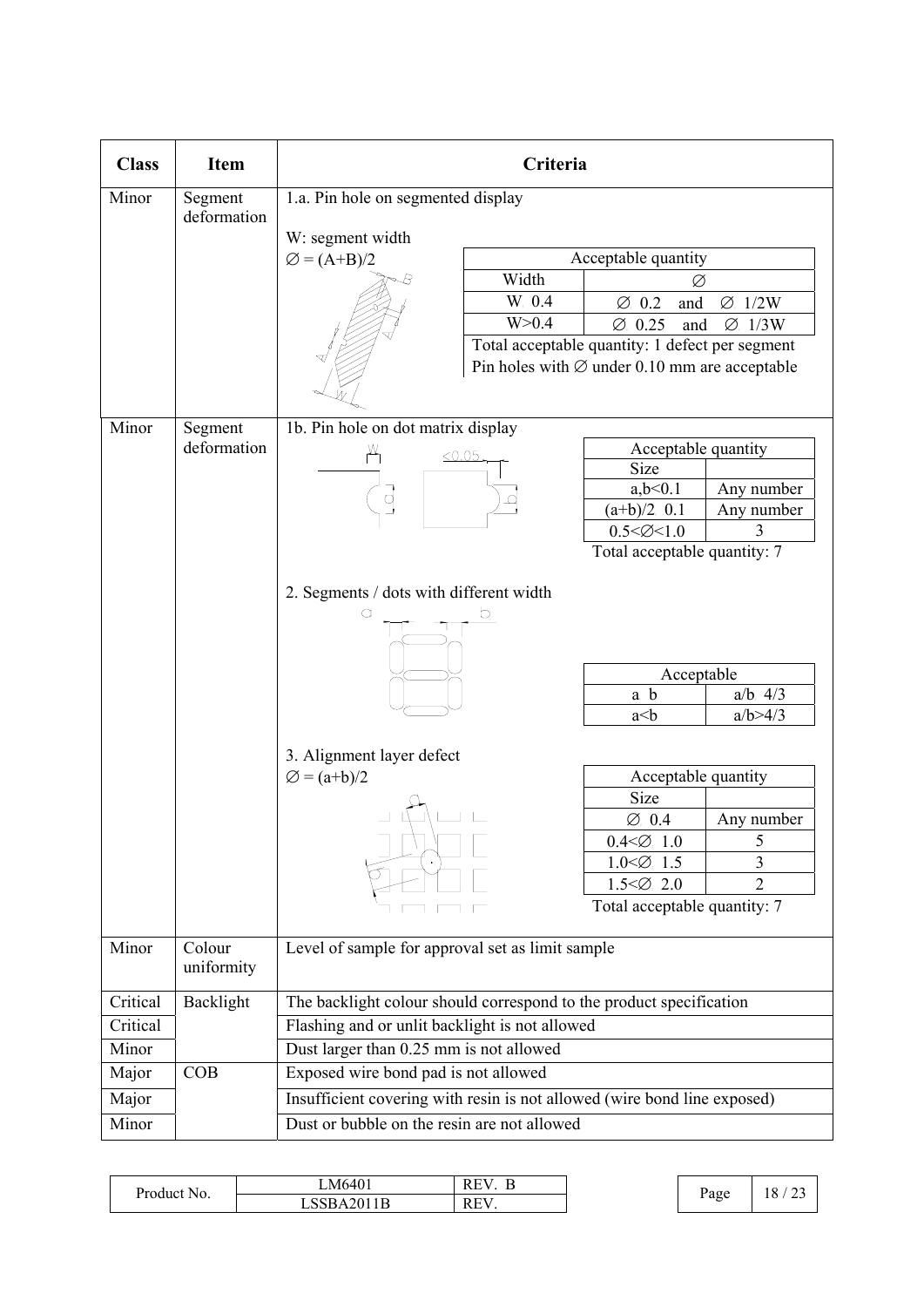| <b>Class</b> | <b>Item</b>        | Criteria                                                                     |            |                         |               |
|--------------|--------------------|------------------------------------------------------------------------------|------------|-------------------------|---------------|
| Major        | <b>PCB</b>         | No unmelted solder paste should be present on PCB                            |            |                         |               |
| Critical     |                    | Cold solder joints, missing solder connections, or oxidation are not allowed |            |                         |               |
| Minor        | <b>Roman</b><br>Ro | No residue or solder balls on PCB are allowed                                |            |                         |               |
| Critical     |                    | Short circuits on components are not allowed                                 |            |                         |               |
| Minor        | Tray               |                                                                              |            | <b>Size</b>             | Ouantity      |
|              | particles          |                                                                              | On tray    | $\varnothing$ < 0.2     | Any number    |
|              |                    |                                                                              |            | $\varnothing > 0.25$    | 4             |
|              |                    |                                                                              | On display | $\varnothing \geq 0.25$ | $\mathcal{D}$ |
|              |                    |                                                                              |            | $L = 3$                 |               |
|              |                    |                                                                              |            |                         |               |

| $\sim$      | LM6401               | –<br>к<br>$\sim$ $\sim$ $\sim$ |      | $^{\circ}$ |
|-------------|----------------------|--------------------------------|------|------------|
| Product No. | .2011B<br>LSSBA2011B | P(T)<br>к<br>15.1              | Page | <u>_</u>   |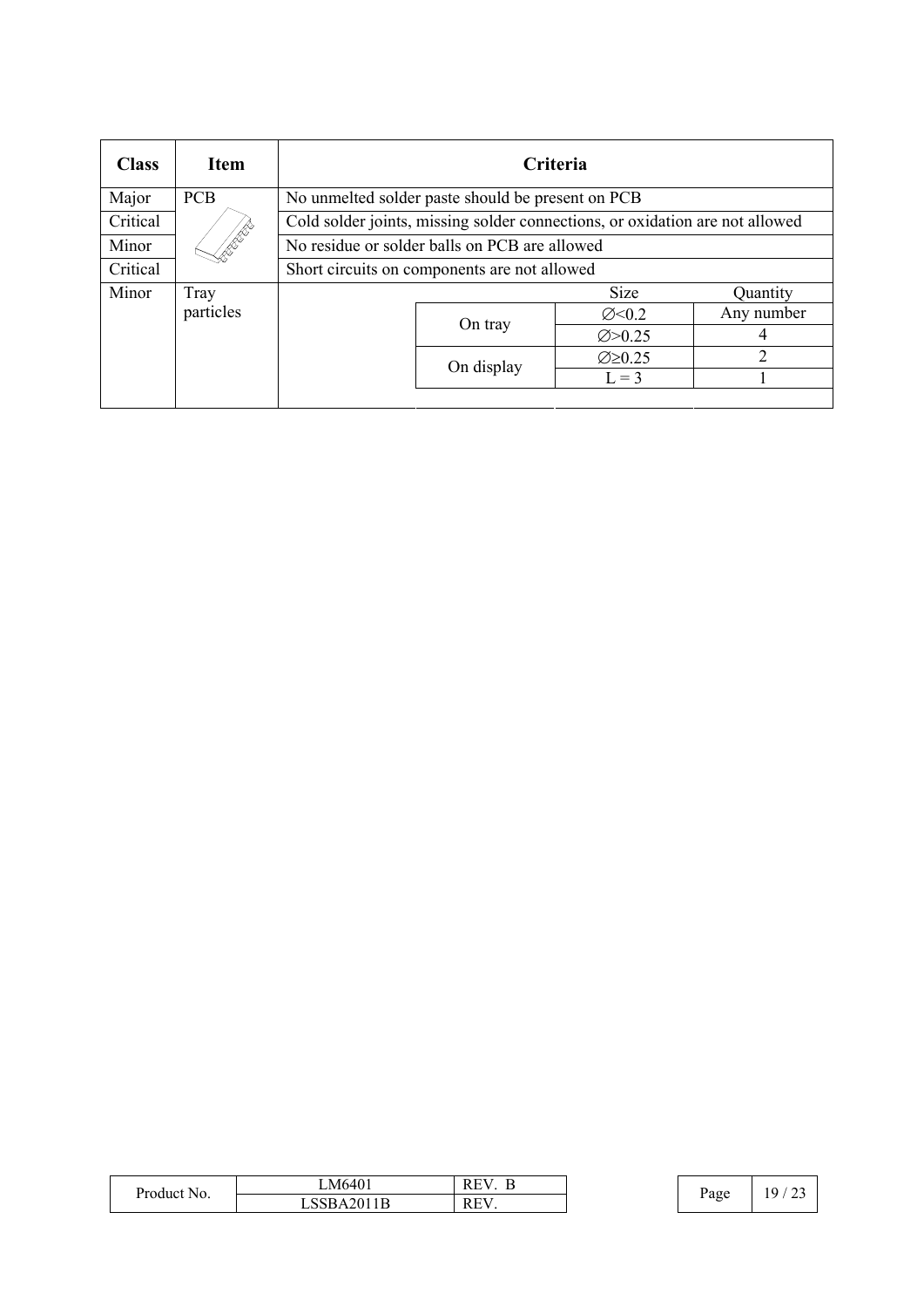## *7.3 DEALING WITH CUSTOMER COMPLAINTS*

### **7.3.1 Non-conforming analysis**

Purchaser should supply Densitron with detailed data of non-conforming sample. After accepting it, Densitron should complete the analysis in two weeks from receiving the sample.

If the analysis cannot be completed on time, Densitron must inform the purchaser.

### **7.3.2 Handling of non-conforming displays**

If any non-conforming displays are found during customer acceptance inspection which Densitron is clearly responsible for, return them to Densitron.

Both Densitron and customer should analyse the reason and discuss the handling of nonconforming displays when the reason is not clear.

Equally, both sides should discuss and come to agreement for issues pertaining to modification of Densitron quality assurance standard.

| n<br><b>Product No.</b> | M6401_     | Ð<br>E<br>v<br>.,<br>к.<br>1 V.L |  | Page<br>ັ | 20 |
|-------------------------|------------|----------------------------------|--|-----------|----|
|                         | LSSBA2011B | <b>REV</b><br>⊥⊾                 |  |           |    |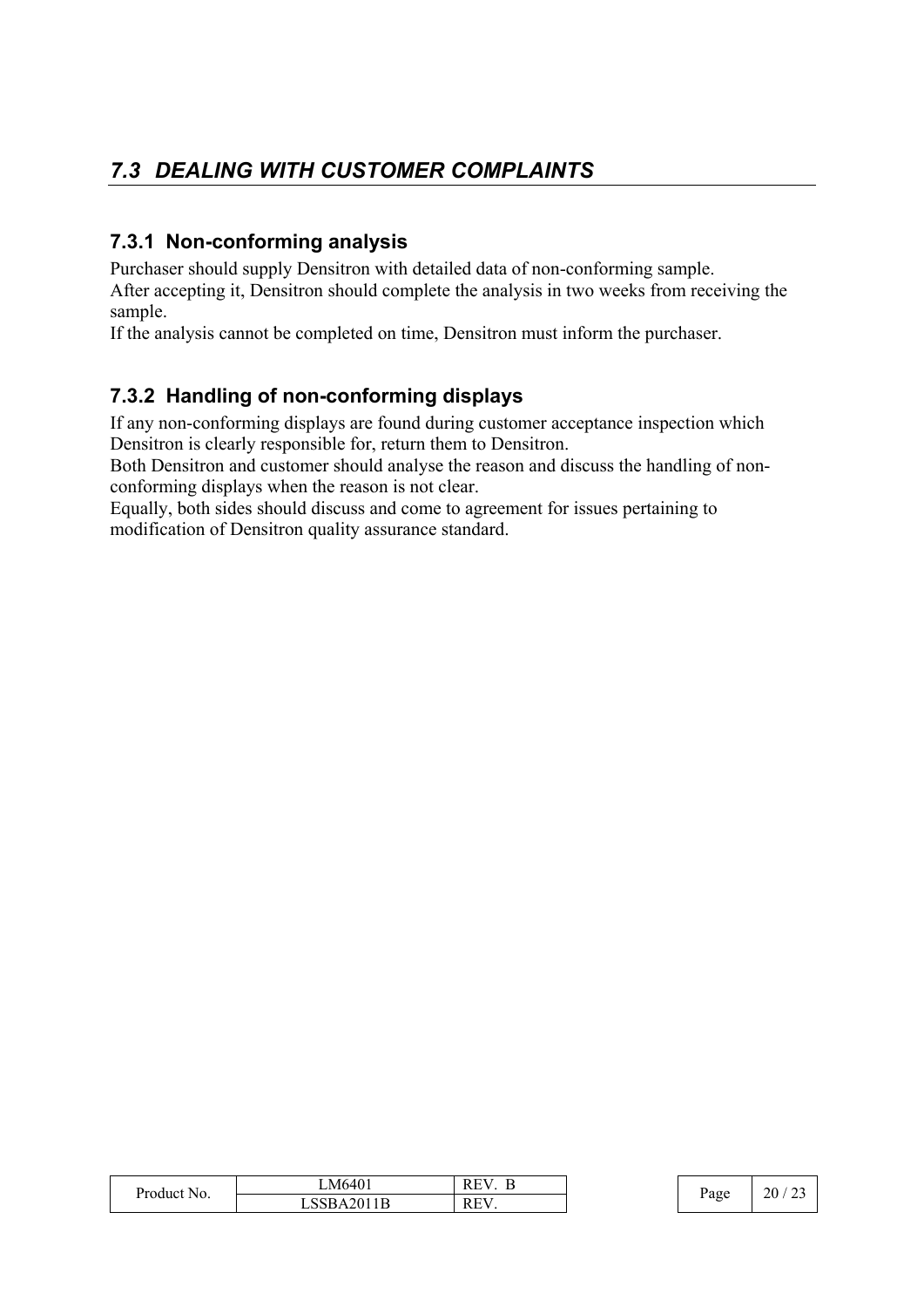# **8 RELIABILITY SPECIFICATION**

## *8.1 RELIABILITY TESTS*

| <b>Test Item</b>                                   | <b>Test Condition</b>                                                           | <b>Evaluation and assessment</b>                            |
|----------------------------------------------------|---------------------------------------------------------------------------------|-------------------------------------------------------------|
| <b>High Temperature Operation</b>                  | $50^{\circ}$ C for 240 hours                                                    | No abnormalities in<br>function <sup>*</sup> and appearance |
| Low Temperature Operation                          | $0^{\circ}$ C for 240 hours                                                     | No abnormalities in<br>function* and appearance             |
| <b>High Temperature Storage</b>                    | $60^{\circ}$ C for 240 hours                                                    | No abnormalities in<br>function* and appearance             |
| Low Temperature Storage                            | $-20^{\circ}$ C for 240 hours                                                   | No abnormalities in<br>function <sup>*</sup> and appearance |
| High Temperature & High<br><b>Humidity Storage</b> | 90% R.H 60°C for 240 hours                                                      | No abnormalities in<br>function <sup>*</sup> and appearance |
| Vibration                                          | $10 \sim 55$ Hz at 5G for 1 minute<br>cycle time. 15 minutes each<br>direction. | No abnormalities in<br>function <sup>*</sup> and appearance |
| Drop Shock packaging                               | 0.7m drop to a wood board (<br>30mm)                                            | No abnormalities in<br>function* and appearance             |

\* Current consumption < 2 times initial value

\* Contrast >  $\frac{1}{2}$  initial value

### *8.2 LIFE TIME*

| <b>Item</b> | <b>Description</b>                                                                                                                                                                                                                                                             |
|-------------|--------------------------------------------------------------------------------------------------------------------------------------------------------------------------------------------------------------------------------------------------------------------------------|
|             | Function, performance, appearance, etc. shall be free from remarkable deterioration<br>within 50,000 hours under ordinary operating and storage conditions of room<br>temperature (25±10 °C), normal humidity (45±20% RH), and in area not exposed to<br>direct sunlight.      |
| 2           | Function, performance, appearance, etc. shall be free from remarkable deterioration<br>within 5,000 hours under ordinary operating and storage conditions of 70 $^{\circ}$ C<br>temperature, normal humidity ( $45\pm20\%$ RH), and in area not exposed to direct<br>sunlight. |

| $\sqrt{ }$<br>Product | $M640^\circ$<br>. .                                   | к<br>$\overline{\phantom{0}}$ |  | Page | $\sim$<br><u>، ، ،</u><br><u>.</u> |
|-----------------------|-------------------------------------------------------|-------------------------------|--|------|------------------------------------|
| N <sub>O</sub>        | $20^{\circ}$<br>1.17<br>$\sqrt{ }$<br>7. I D<br>. 14V | REV.                          |  |      |                                    |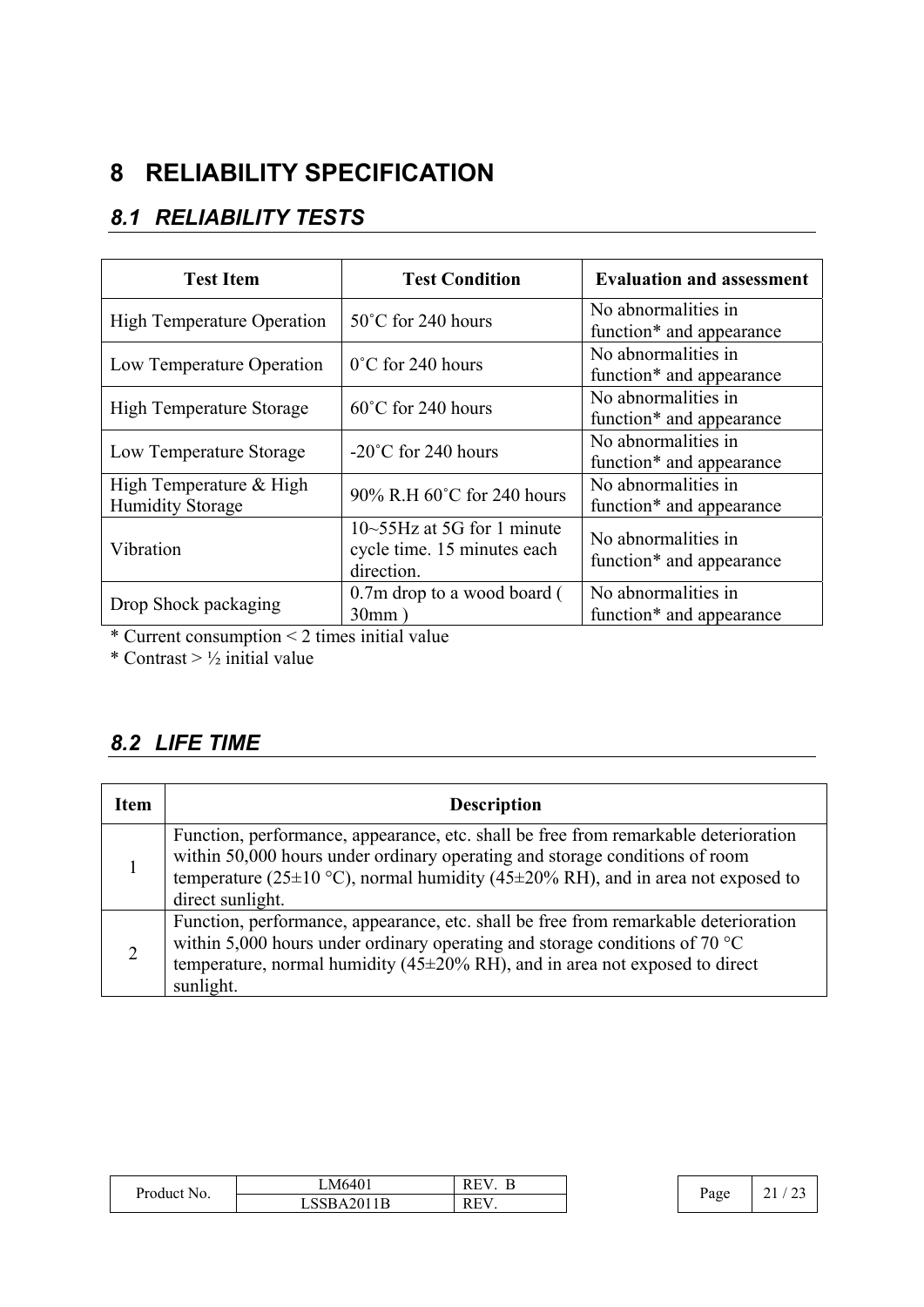## **9 PART NUMBER DESCRIPTIONS FOR AVAILABLE OPTIONS**

# LM6401**①2480G640**34

- c **POLARIZER TYPE**  B = Transflective
- d **BACKLIGHT COLOUR**  NA leave Blank
- e **FLUID TYPE AND TEMPERATURE RANGE**  D= Standard Temperature Range: Negative Voltage required
- f **FLUID TYPE**   $F = FSTN$

| $\blacksquare$ | LM6401     | –<br>RЬ<br>rе.<br><b>.</b> |  | Page | $\sim$<br>∠∠<br>ر ب |
|----------------|------------|----------------------------|--|------|---------------------|
| Product No.    | LSSBA2011B | <b>REV</b><br>КE.<br>. .   |  |      |                     |